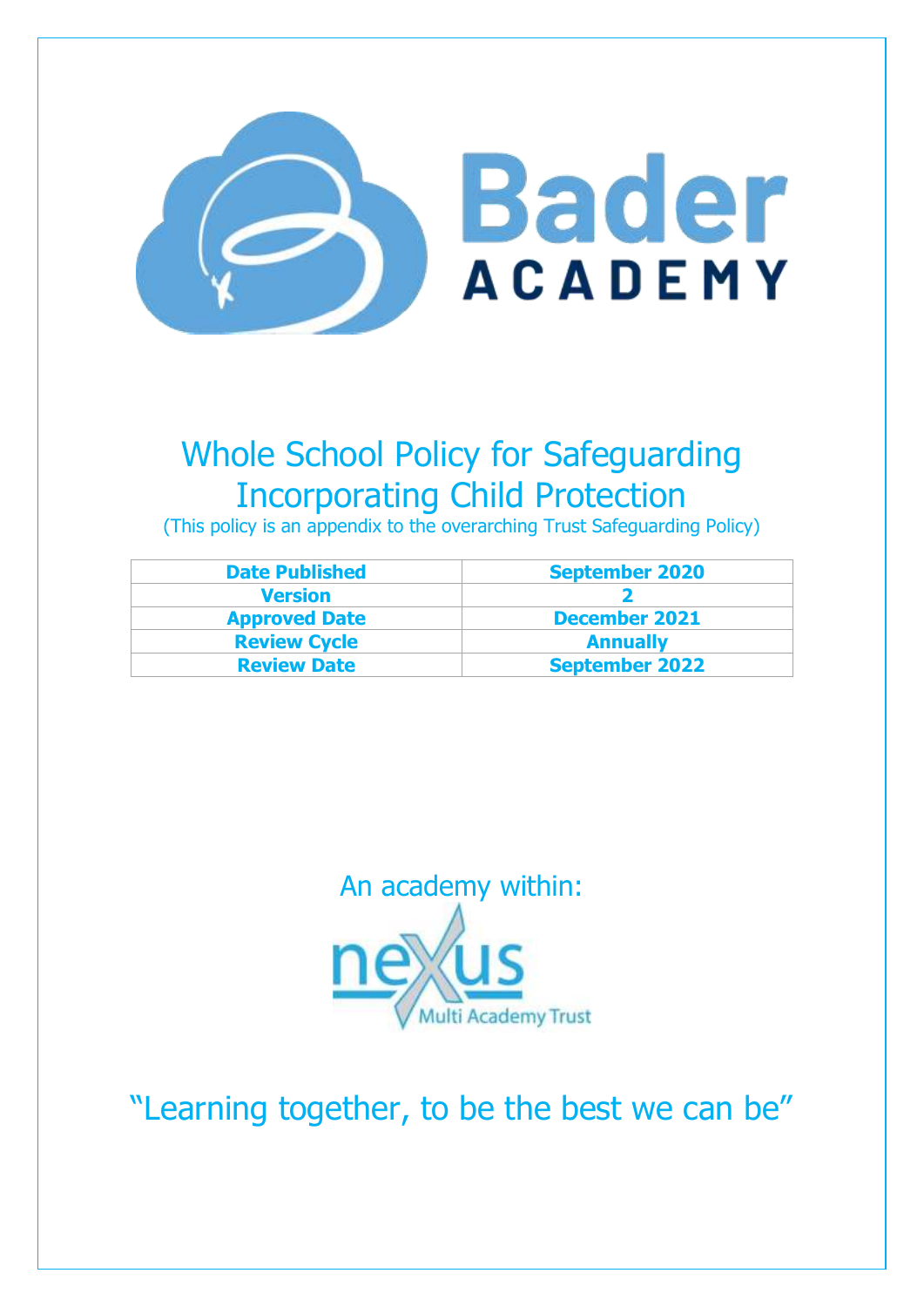

# Purpose & Aims

- 1.1.The purpose of Bader Academy's safeguarding policy is to ensure every child who is a registered pupil at our school is safe and protected from harm. This means we will always work to:
- **Protect children and young people at our school from maltreatment;**
- **Prevent impairment of our children's and young people's health or** development;
- **Ensure that children and young people at our school grow up in circumstances** consistent with the provision of safe and effective care;
- Undertake that role so as to enable children and young people at our school to have the best outcomes.
- 1.2. This policy will give clear direction to staff, volunteers, visitors and parents about expected behaviour and our legal responsibility to safeguard and promote the welfare of all children at our school.
- 1.3.Our school fully recognises the contribution it can make to protect children from harm and supporting and promoting the welfare of all children who are registered pupils at our school. This will also include identifying children who may benefit from early help. The elements of our policy are prevention, protection and support.
- 1.4.This policy applies to anyone working on behalf of Bader Academy including senior managers and the board of trustees, paid staff, volunteers, visitors, agency staff and students.
- 1.5.To provide parents, staff and volunteers with the overarching principles that guide our approach to child protection/safeguarding.

# 2. Our Ethos

- 2.1. The child's welfare is of paramount importance. Our school will establish and maintain an ethos where pupils feel secure, are encouraged to talk, are listened to and are safe. Children at our school will be able to talk freely to any member of staff at our school if they are worried or concerned about something.
- 2.2.Everyone who comes into contact with children and their families has a role to play in safeguarding children. We recognise that all staff at our school plays a particularly important role as they are in a position to identify concerns early and provide help for children to prevent concerns from escalating. All staff are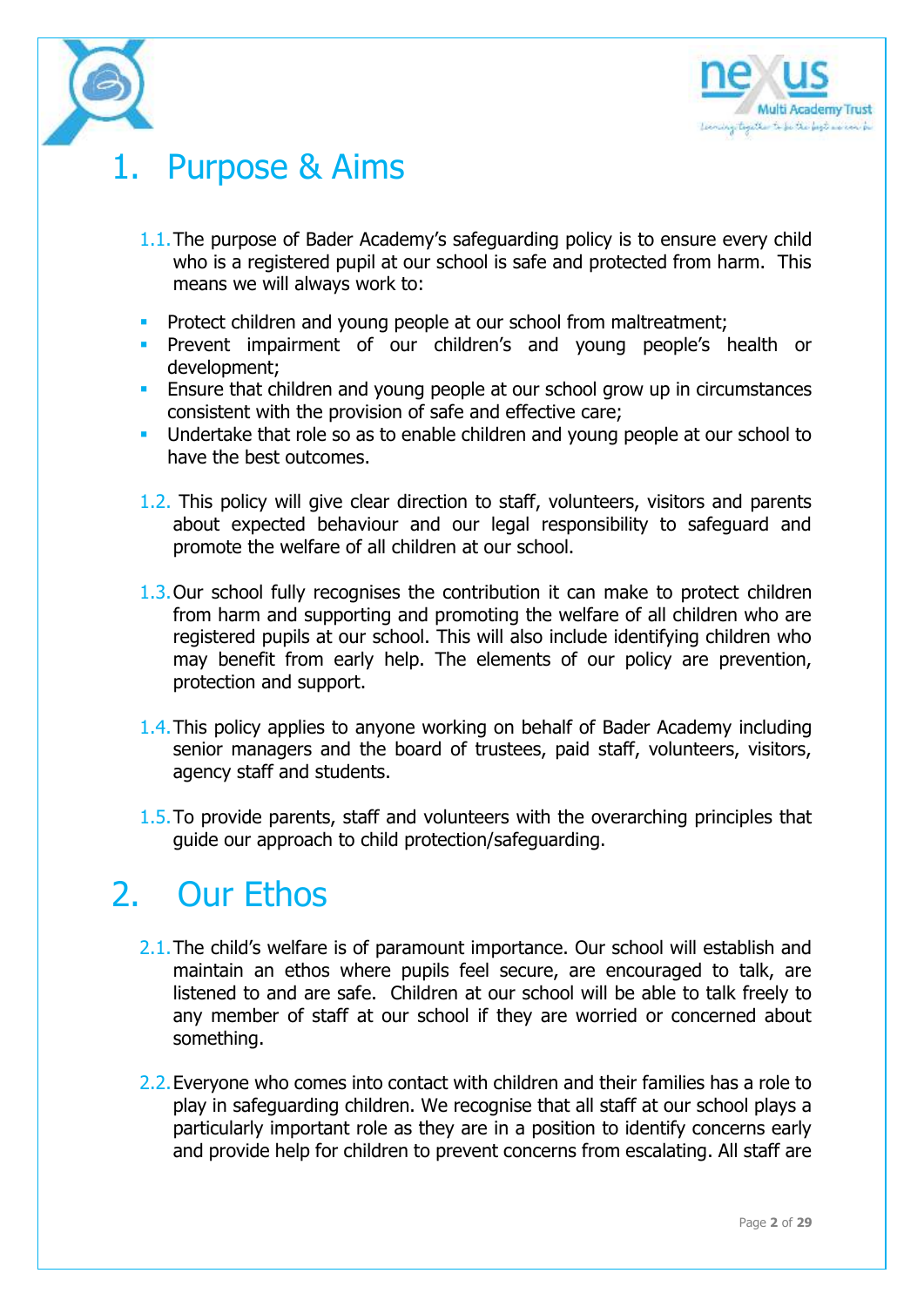



advised to maintain an attitude of **'it could happen here'** where safeguarding is concerned.

- 2.3.All staff and regular visitors will, through training and induction, know how to recognise indicators of concern, how to respond to a disclosure from a child and how to record and report this information. We will not make promises to any child and we will not keep secrets. Every child will know what the adult will have to do with any information they have chosen to disclose.
- 2.4. Throughout our curriculum we will provide activities and opportunities for children to develop the skills they need to identify risks and stay safe. This will also be extended to include material that will encourage our children to develop essential life skills. At Bader Academy, we use our PSHE/RSE and ICT curriculums to provide opportunities for all children and young people to develop knowledge, skills and understanding on how to keep themselves safe from harm. Pupils are educated at a level that is appropriate to their age, stage and level of ability. They are encouraged to develop appropriate safeguarding vocabulary. The content of curriculum includes a broad range of safeguarding topics such as Bullying, CSE, CCE, Stranger Danger, Safe touching positive relationships and Online -Safety.
- 2.5. At all times we will work in partnership and endeavour to establish effective working relationships with parents, carers and colleagues from other agencies in line with Working Together to Safeguard Children (July 2018).

## 3. Legal Framework

3.1. This policy has been drawn up on the basis of legislation, policy and guidance that seeks to protect children in England. [https://www.gov.uk/government/publications/safeguarding-children-and](https://www.gov.uk/government/publications/safeguarding-children-and-young-people/safeguarding-children-and-young-people)[young-people/safeguarding-children-and-young-people](https://www.gov.uk/government/publications/safeguarding-children-and-young-people/safeguarding-children-and-young-people)

# 4. Categories of Abuse

- 4.1.Abuse falls into 4 categories: **physical abuse, sexual abuse, emotional abuse and neglect.** Abuse and neglect are forms of maltreatment of a child. Somebody may abuse or neglect a child by inflicting harm or by failing to act to prevent harm. Children may be abused in a family or in an institutional or community setting, by those known to them or, more rarely, by a stranger. They may be abused by an adult or adults, or another child or children.
- 4.2.**Physical Abuse** may involve hitting, shaking, throwing, poisoning, burning or scalding, drowning, suffocating or otherwise causing physical harm to a child. Physical harm may also be caused when a parent or carer fabricates the symptoms of, or deliberately induces, illness in a child.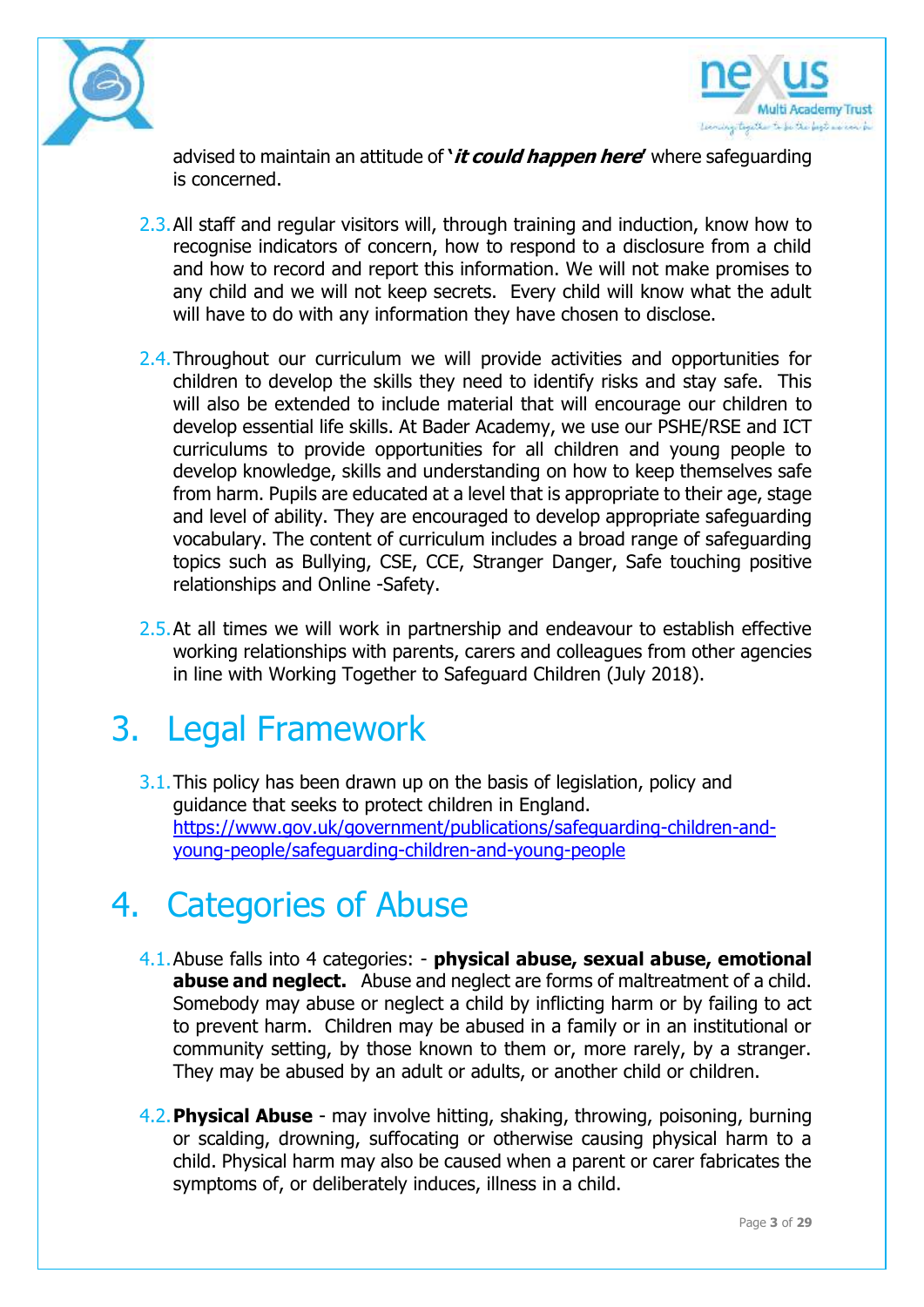



- 4.3.**Sexual Abuse** Involves forcing or enticing a child or young person to take part in sexual activities, not necessarily involving a high level of violence, whether or not the child is aware of what is happening. The activities may involve physical contact, including assault by penetration (for example, rape or oral sex) or non-penetrative acts such as masturbation, kissing, rubbing and touching outside of clothing.
- 4.4.It may also include non-contact activities, such as involving children in looking at, or in the production of, sexual images, watching sexual activities, encouraging children to behave in sexually inappropriate ways, or grooming a child in preparation for abuse (including via the internet).
- 4.5.**Emotional Abuse** Emotional abuse is the persistent emotional maltreatment of a child such as to cause severe and persistent adverse effects on the child's emotional development. It may involve conveying to children that they are worthless or unloved, inadequate or valued only insofar as they meet the needs of another person. It may also involve overprotection and limitation of exploration and learning, or preventing the child participating in normal social interaction. It may involve seeing or hearing the ill-treatment of another; it may involve serious bullying (including cyber bullying), causing children frequently to feel frightened or in danger, or the exploitation or corruption of children. Some level of emotional abuse is involved in all types of maltreatment of a child, though it may occur alone.
- 4.6.**Neglect**  may occur during pregnancy as a result of maternal substance abuse. Once a child is born, neglect may involve a parent or carer failing to:
	- **Provide adequate food, clothing and shelter**
	- **Protect a child from physical and emotional harm or danger**
	- **Ensure adequate supervision (including the use of inadequate care**givers)
	- **Ensure access to appropriate medical care or treatment**
	- It may also include neglect of, or unresponsiveness to, a child's basic emotional needs

#### 4.7.**Specific safeguarding issues include but are not limited to:**

#### 4.8.**Child Sexual Exploitation (CSE)**

4.8.1. CSE is a form of child sexual abuse. It occurs where an individual or group takes advantage of an imbalance of power to coerce, manipulate or deceive a child or young person under the age of 18 into sexual activity (a) in exchange for something the victim needs or wants, and/or (b) for the financial advantage or increased status of the perpetrator or facilitator. The victim may have been sexually exploited even if the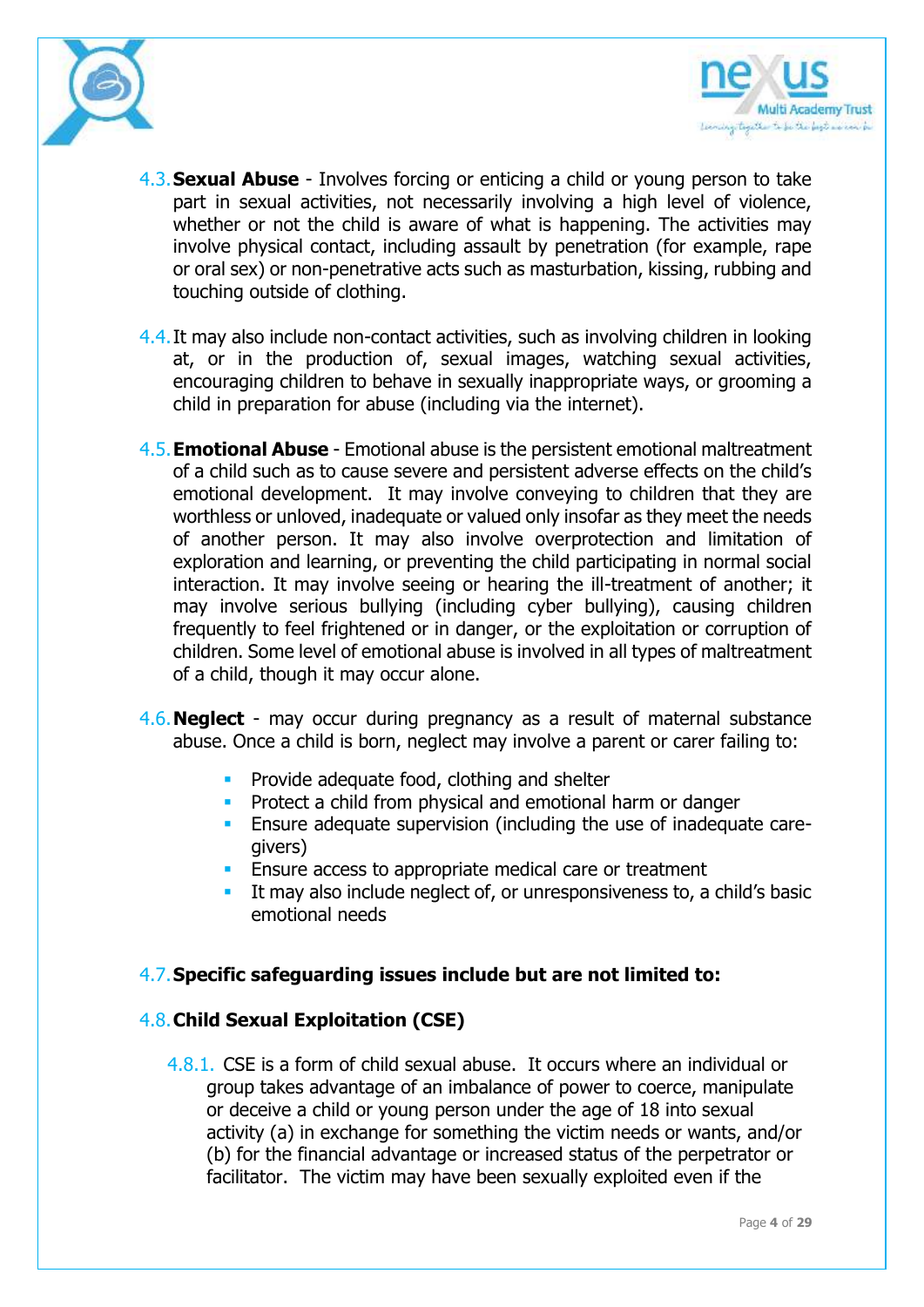



sexual activity appears consensual. CSE does not always involve physical contact; it can occur through the use of technology.

- 4.8.2. CSE can occur in all communities and amongst all social and ethnic groups and can affect girls and boys. Children as young as 8 years have been identified, particularly in relation to online concerns. CSE is a complex form of abuse and it can be difficult for those working with children to identify and assess however, all those working in our school are made aware of the potential indicators of grooming and exploitation and how to refer concerns on appropriately.
- 4.8.3. More information on CSE is contained in Annex A of Keeping Children Safe in Education (September 2021)

### 4.9.**Child Criminal Exploitation (CCE)**

4.9.1. CCE is a form of abuse and has similarities with CSE. It involves an individual or group and takes advantage of an imbalance of power to coerce, manipulate or deceive a child or young person under the age of 18 into criminal activity in exchange for something the victim needs or wants, and/or for the financial advantage or increased status of the perpetrator or facilitator. More information regarding CCE such as "County Lines" can be found in Annex A of Keeping Children Safe in Education (September 2021)

#### 4.10. **Peer on Peer Abuse**

- 4.10.1. Peer on peer abuse occurs when a young person is exploited, bullied and / or harmed by their peers who are the same or similar age; everyone directly involved in peer on peer abuse is under the age of 18. 'Peer-on-peer' abuse can relate to various forms of abuse (not just sexual abuse and exploitation), and crucially it does not capture the fact that the behaviour in question is harmful to the child perpetrator as well as the victim. Peer on peer abuse is never treated as "banter".
- 4.10.2. Key areas where peer on peer abuse occurs are:
- Bullying, including online/cyber bullying and prejudice-based bullying
- Racist, religious, disability and homophobic or transphobic abuse
- Gender based violence/violence against girls and young women
- Teenage relationship abuse
- Issues relating to gang activity and youth violence
- Voyeurism offences such as "Up skirting"

4.10.3. More information regarding Peer on Peer Abuse is contained in Annex A of Keeping Children Safe in Education (September 2021)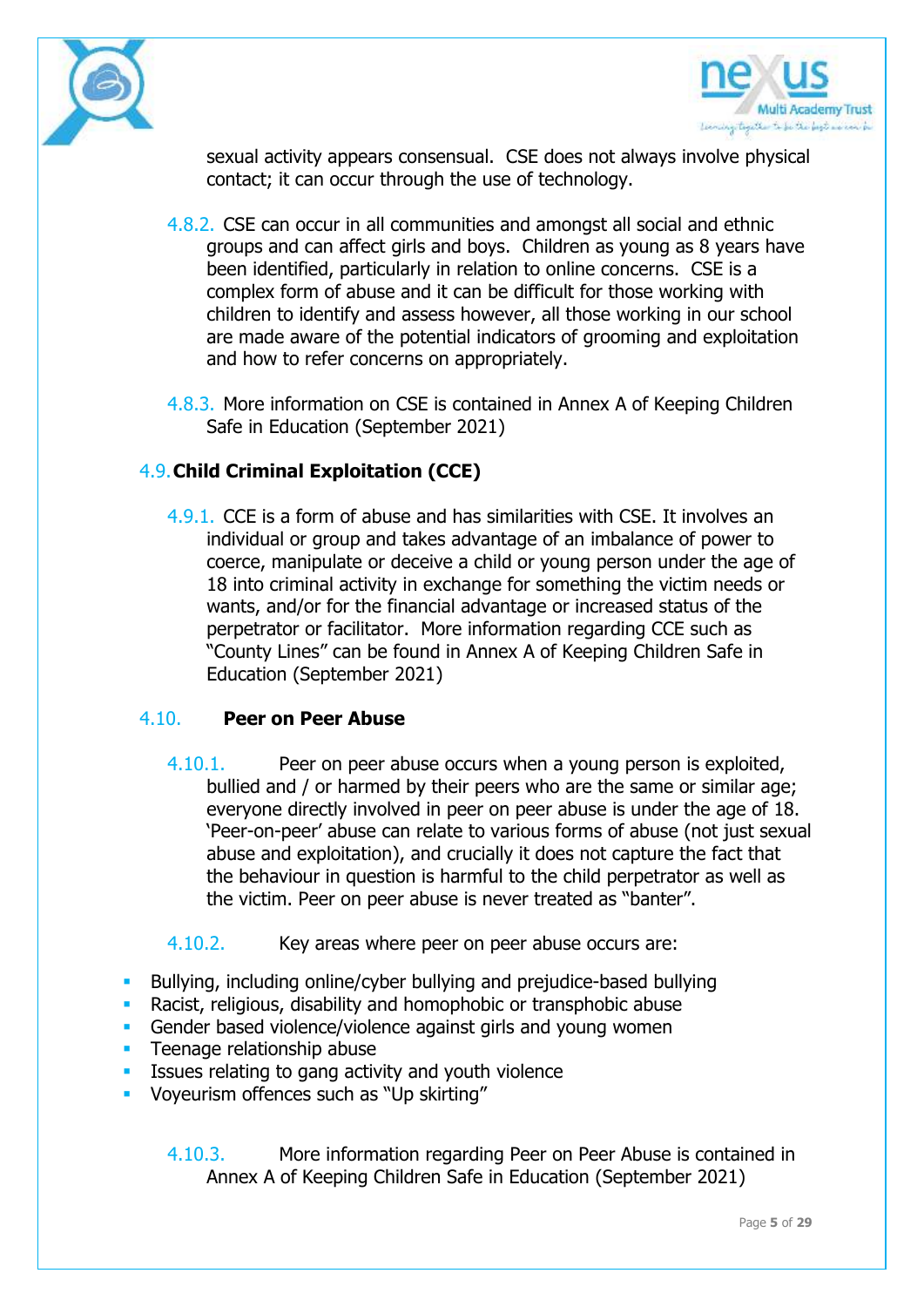



## 4.11. **Female Genital Mutilation (FGM)**

- 4.11.1. FGM is addressed as part of the procedures around '**Honour Based Violence**' which is defined as "crimes which have been committed to protect and defend the honour of the family and/or the community, including FGM, Forced Marriage and practices such as Breast Ironing"
- 4.11.2. The school has due regard to the **mandatory reporting duty**, which came into force in October 2015, of the FGM Act 2003, which places a **statutory duty** on teachers (along with social workers and healthcare professionals) to report to the police where they discover that FGM appears to have been carried out on a girl under 18 years. Staff in this school will be vigilant and will report promptly any FGM or other HBV concerns to the Designated Safeguarding Lead.
- 4.11.3. More information on these issues can be found in Annex A of Keeping Children Safe in Education (September 2021)

#### 4.12. **Preventing Radicalisation and Extremism (Prevent Duty)**

- 4.12.1. The school has due regard to the **Prevent Duty** Guidance 2015, under Section 26 of the Counter-Terrorism and Security Act 2015, which aims to prevent children and young people from being drawn into extremism and terrorism.
- 4.12.2. We will engage with parents and families as we are in a key position to spot signs of radicalisation and we will assist and advise those families who do raise concerns and point them in the direction of support mechanisms i.e., the Local Authority, Police and/or the **Channel Programme**.
- 4.12.3. As with other safeguarding risks, staff will be alert to changes in children's behaviour which could indicate that they may be in need of help or protection. Staff will use their judgement in identifying children who might be at risk of radicalisation and act proportionately which may include making a referral to the **Channel** programme.
- 4.12.4. **Channel** is a programme which focuses on providing support at an early stage to people who are identified as being vulnerable to being drawn into terrorism. It provides a mechanism for schools to make referrals if they are concerned that an individual might be vulnerable to radicalisation.

#### 4.13. **Online Safety**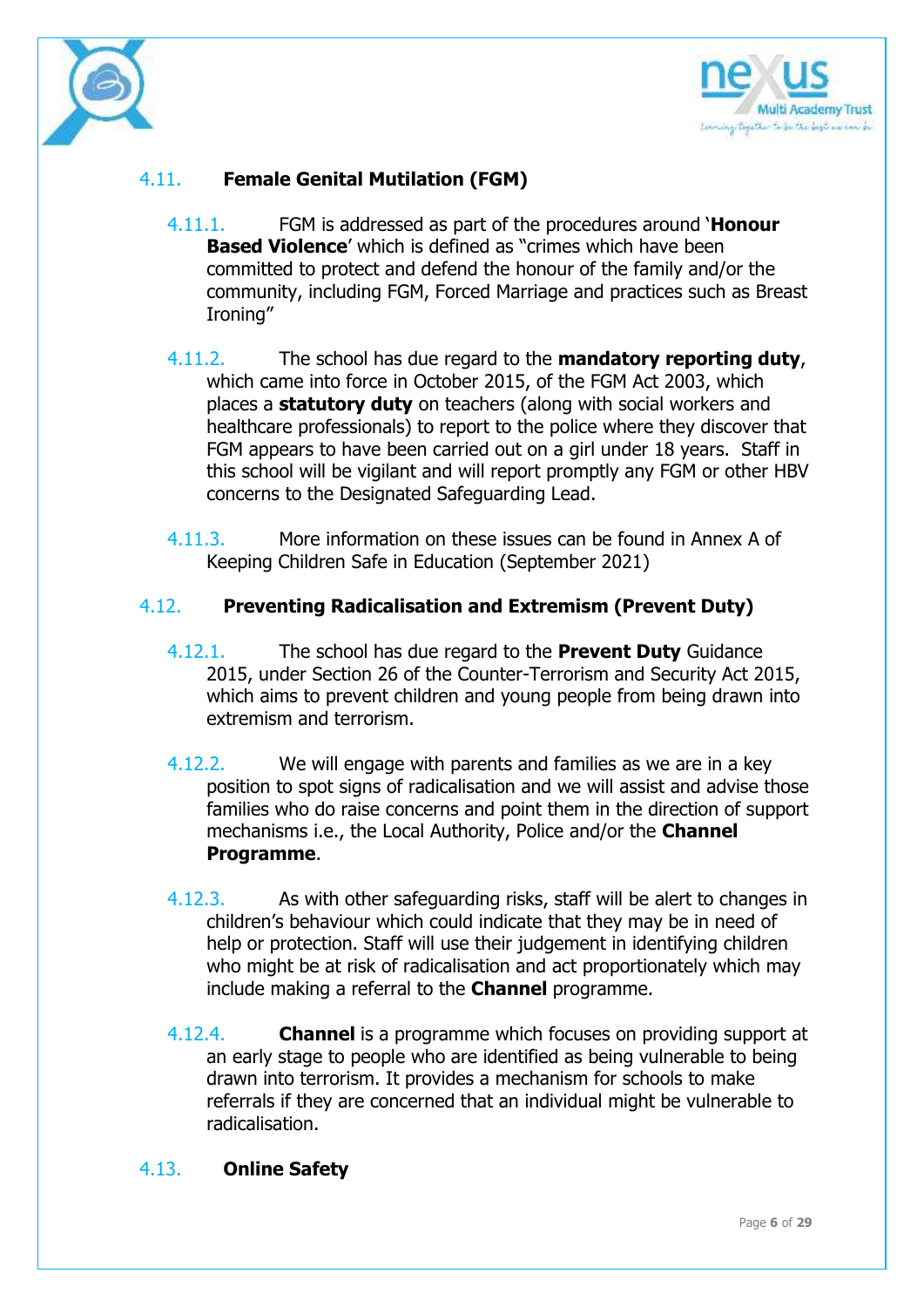



- 4.13.1. The predominant issues associated with online safety are:
- Content exposure to illegal, harmful or inappropriate material
- Contact harmful online interaction with others
- Conduct online behaviour that increases the likelihood, or causes, harm
	- 4.13.2. At Bader Academy, we ensure that we incorporate the teaching of online safety into as many aspects of school life as possible. We also teach specific online safety lessons as part of the PSHE and computing curriculum and offer advice to parents on how to ensure their children are safe online.

### 4.14. **Youth Produced Sexual Imagery (Sexting)**

- 4.14.1. Sharing photos and videos online is part of daily life for many people, enabling them to share their experiences, connect with friends and record their lives. Photos and videos can be shared as text messages, email, posted on social media or increasingly via mobile messaging apps, such as Snapchat, Instagram, WhatsApp or Facebook Messenger.
- 4.14.2. The increase in the speed and ease of sharing imagery has brought concerns about young people producing and sharing sexual imagery of themselves and also sending or receiving sexually explicit text messages. This can expose them to risks, particularly if the imagery/text is shared further, including embarrassment, bullying and increased vulnerability to sexual exploitation. The production and sharing of sexual images of under 18s is also illegal.
- 4.14.3. At our school, we understand the responsibility to educate our pupils about all online safety issues; teaching them the appropriate behaviours and critical thinking skills to enable them to remain both safe and legal when using the internet and related technologies, in and beyond the context of the classroom. We have a separate E-Safety Policy, a copy of which is available from either the school office or the school website.
- 4.14.4. More information regarding online safety is contained in Keeping Children Safe in Education (September 2021)

## 4.15. **Children Missing From Education (CME)**

4.15.1. Children missing from education are children of compulsory school age who are not registered pupils at a school and are not receiving suitable education otherwise than at a school. Children missing education are at significant risk of underachieving, being victims of harm,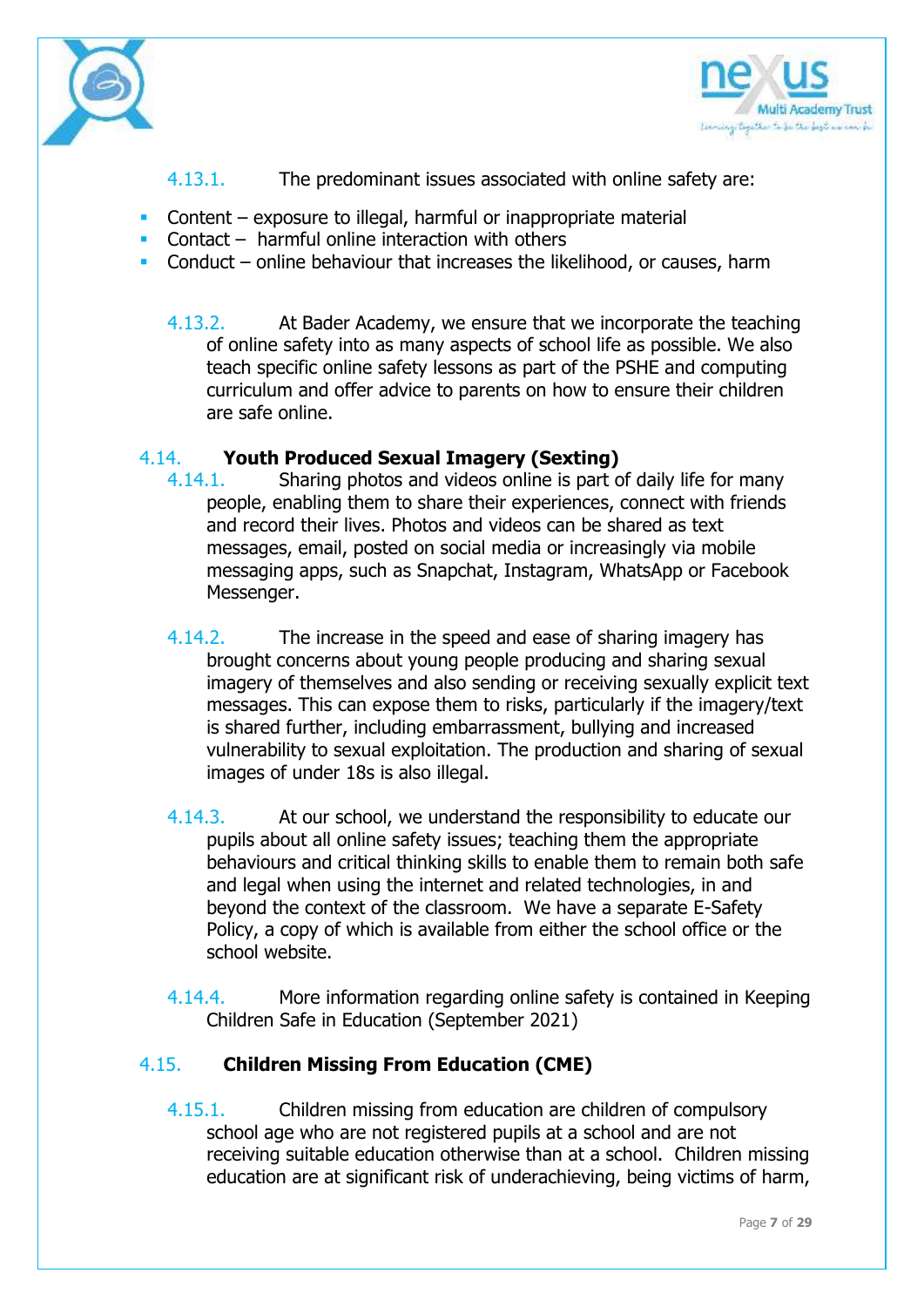



exploitation or radicalisation and becoming NEET (not in education, employment or training) later in life.

- 4.15.2. Our school has procedures to follow for unauthorised absence and for dealing with children that go missing from education, particularly on repeat occasions, to help identify the risk of abuse and neglect, including sexual exploitation, and to help prevent the risks of their going missing in future. All staff are alert to signs to look out for and the individual triggers to be aware of when considering the risks of potential safeguarding concerns such as travelling to conflict zones, Female Genital Mutilation and forced marriage
- 4.15.3. More information regarding Children Missing from Education is contained in Annex A of Keeping Children Safe in Education (September 2021).

# 5. Additional safeguarding issues

## 5.1.**Looked After Children (LAC)**

5.1.1. Our school has a named designated teacher for LAC who works closely with the Virtual School Team and various local authorities depending where each of the looked after children come from.

#### 5.2.**Early Help and support for children in need**

- 5.2.1. Early help means providing support as soon as a problem emerges, at any point in a child's life, from the foundation years through to the teenage years. Factors that may contribute to the need for Early Help include:
- **•** Disability and/or has specific additional needs
- Has special educational needs
- **Is a young carer**
- Is showing signs of engaging in anti-social or criminal behaviour
- Is in a family circumstance presenting challenges for the child, such as substance abuse, adult mental health, domestic abuse; and/or
- Is showing early signs of abuse and/or neglect
	- 5.2.2. Bader Academy is committed to offering Early Help to children and families as problems begin to emerge. The Early Help Assessment process is important in order that a plan can be implemented to help children and families. Bader Academy will support those in need of this help so that we can gather your thoughts and concerns and work together to put in place a plan that will help you and your family. Your information will only be shared for the purpose of ensuring that relevant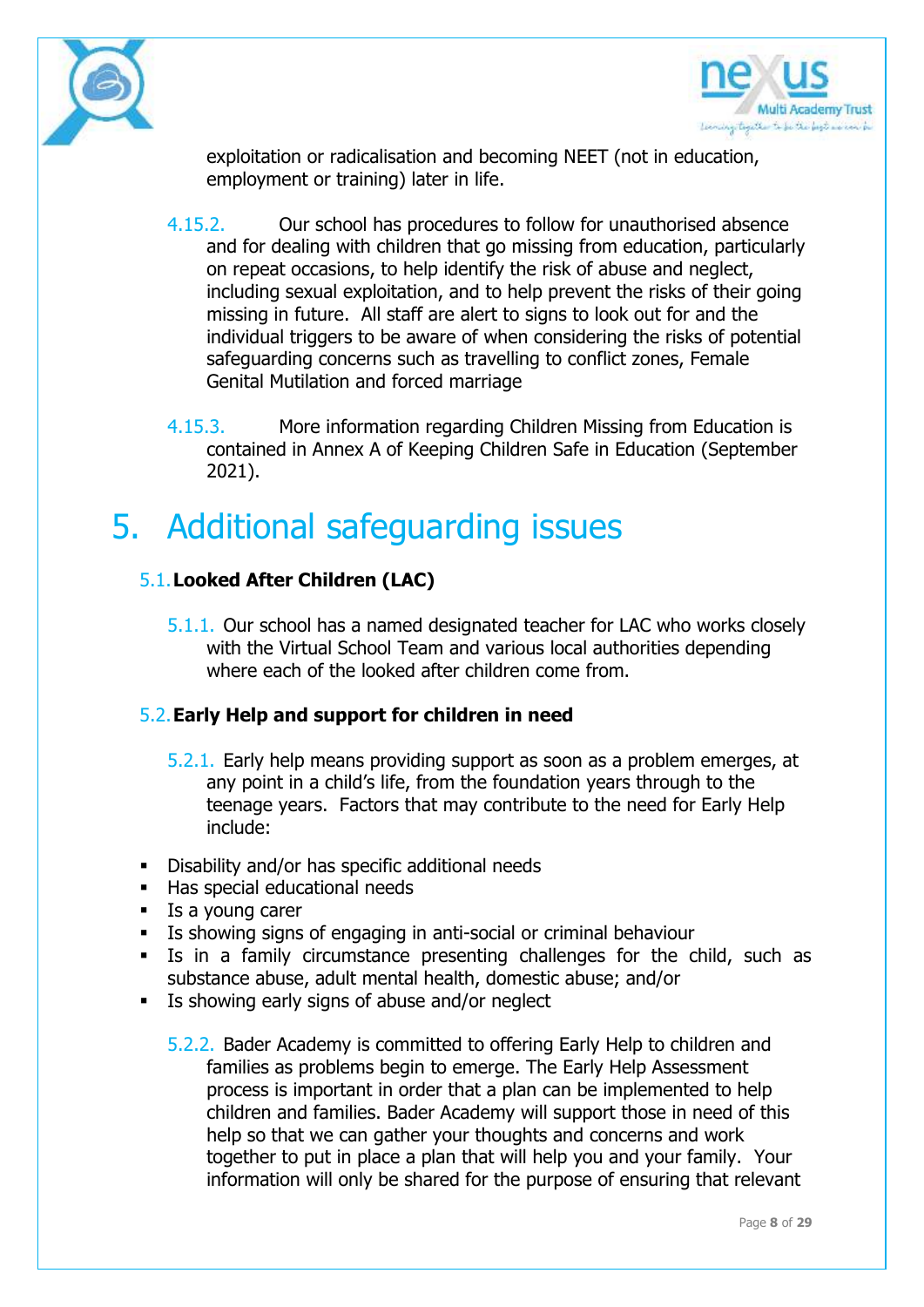



support is offered to you and your family, and to ensure that services are better coordinated and focused on your family's needs.

5.3.At all times we will work in partnership and endeavour to establish effective working relationships with parents, carers and colleagues from other agencies in line with Working Together to Safeguard Children (July 2018).

# 6. Roles & Responsibilities

| <b>Role</b>                                                            | <b>Name</b>                                     | <b>Contact details</b>                              |
|------------------------------------------------------------------------|-------------------------------------------------|-----------------------------------------------------|
| <b>Designated</b><br><b>Safeguarding Lead</b>                          | <b>Viki Drew</b>                                | 01302433003<br>vdrew@nexusmat.org                   |
| <b>Deputy</b><br><b>Safeguarding Lead</b>                              | Laura Ward                                      | 01302433003<br>lward@nexusmat.org                   |
| <b>Head of School</b>                                                  | <b>Viki Drew</b>                                | 01302433003<br>vdrew@nexusmat.org                   |
| <b>Executive</b><br><b>Headteacher</b>                                 | Karl O'Reilly                                   | 07842308064<br>01302433003<br>koreilly@nexusmat.org |
| <b>Designated teacher</b><br>for Looked After<br><b>Children (LAC)</b> | Laura Ward                                      | 01302433003<br>Iward@nexusmat.org                   |
| <b>Named</b><br><b>Safeguarding</b><br>Governor                        | <b>Warren Carratt</b>                           | 01709257277<br>CEO@nexusmat.org                     |
| <b>MAT Chief Executive</b><br><b>Officer</b>                           | <b>Warren Carratt</b>                           | 01709257277<br><b>CEO@nexusmat.org</b>              |
| <b>Doncaster LADO</b>                                                  | Milovan Orlandich and<br><b>Caroline Tanner</b> | 01302 737748                                        |
| <b>Doncaster</b><br><b>Safeguarding</b><br><b>Children Partnership</b> | <b>DSCP</b>                                     | https://dscp.org.uk/                                |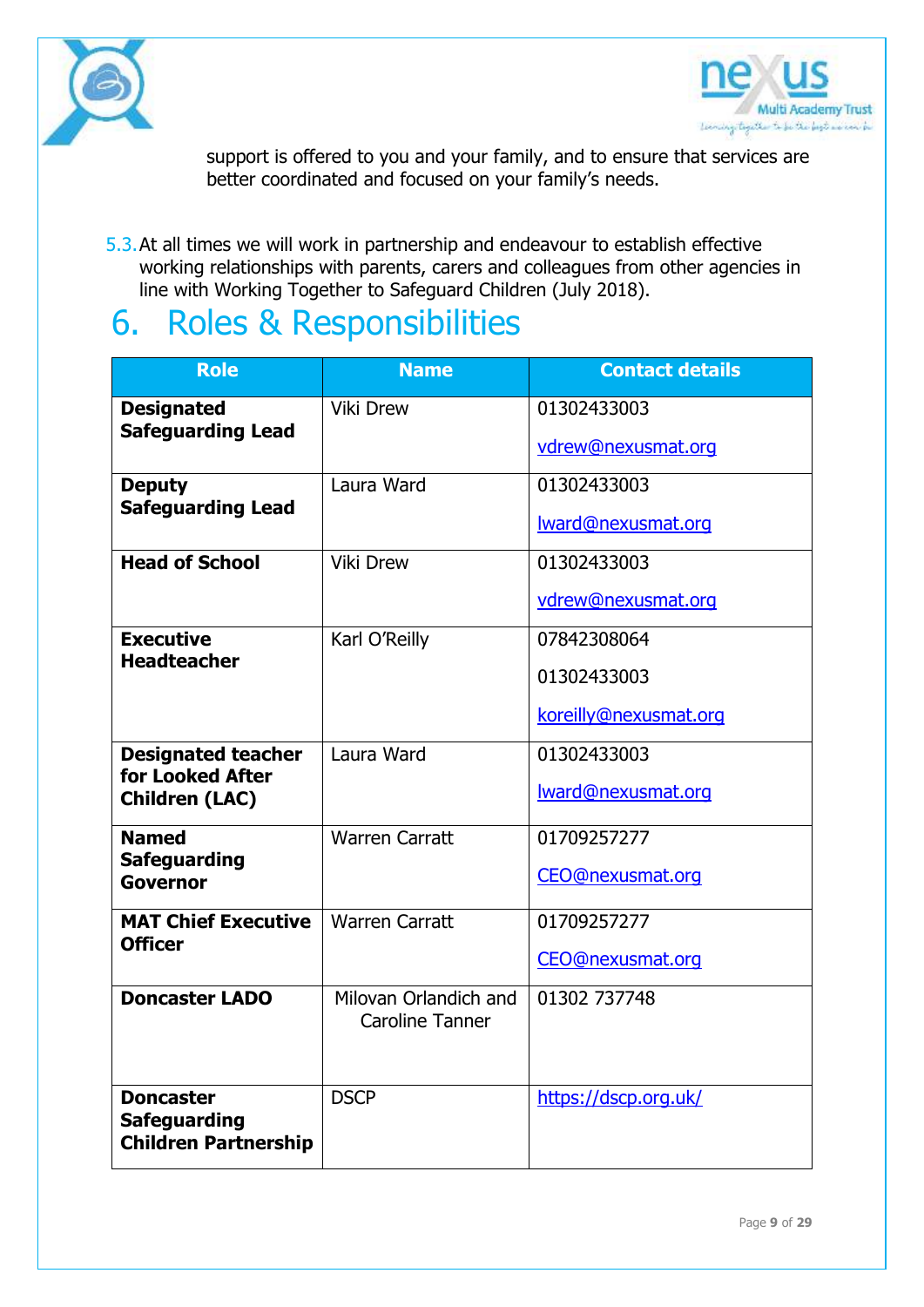

| <b>Role</b>         | <b>Name</b>           | <b>Contact details</b>           |
|---------------------|-----------------------|----------------------------------|
|                     |                       |                                  |
| <b>Urgent</b>       | Doncaster Children's  | If you are worried about a       |
| <b>Safeguarding</b> | <b>Services Trust</b> | child in an emergency            |
| <b>Concerns</b>     |                       |                                  |
|                     |                       |                                  |
|                     |                       | Contact 01302 734100             |
|                     |                       | between 8:30am and 5pm,          |
|                     |                       | <b>Monday to Friday</b>          |
|                     |                       |                                  |
|                     |                       | Outside of these hours call      |
|                     |                       |                                  |
|                     |                       | 01302 796000                     |
|                     |                       | or                               |
|                     |                       | <b>Children's Services</b>       |
|                     |                       |                                  |
|                     |                       | <b>Multi Agency Access Point</b> |
|                     |                       | 01302 737777                     |
|                     |                       |                                  |
|                     |                       |                                  |

#### 6.1.**The Management Committee**

- 6.1.1. The Management Committee of Bader Academy is responsible for ensuring the effectiveness of this policy and our compliance with it, with delegated responsibilities from the Nexus MAT Board of Directors. Although our Management Committee takes collective responsibility to safeguard and promote the welfare of our pupils, we also have a link governor who champions safeguarding within the school.
- 6.1.2. The Management Committee will ensure that:
- **The school contributes to inter-agency working in line with Working Together to** Safeguard Children (July 2018);
- The school has due regard to the **Prevent Duty** Guidance 2015, under Section 26 of the Counter-Terrorism and Security Act 2015, which aims to prevent children and young people from being drawn into extremism and terrorism. This may include making a referral to the **Channel** programme which provides a mechanism for schools to make referrals (via MASH) if they are concerned that an individual might be vulnerable to radicalisation.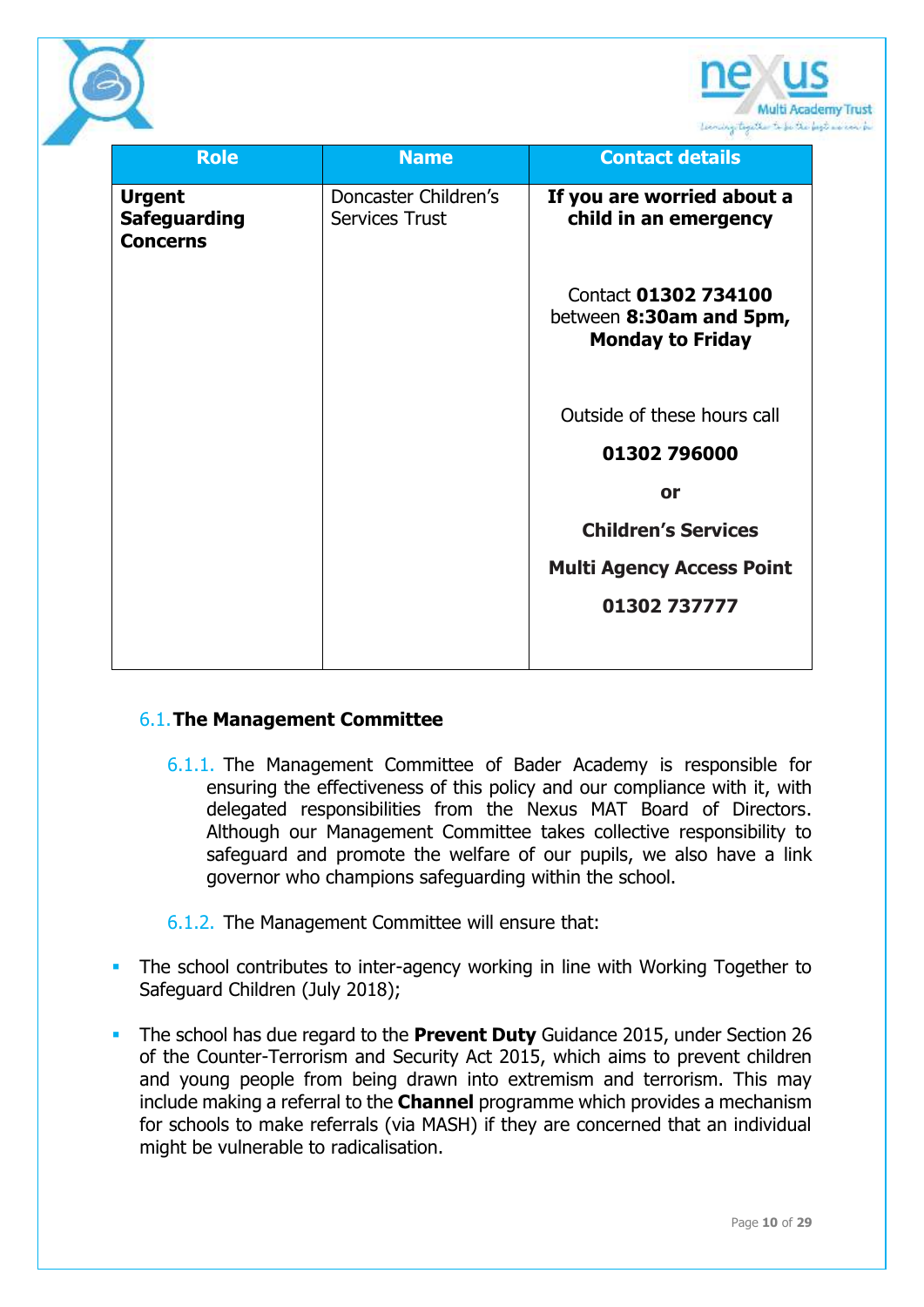



- The school has due regard to the **mandatory** reporting duty, which came into force in October 2015, of the **Female Genital Mutilation** Act 2003 which places a **statutory duty** on teachers (along with social workers and healthcare professionals) to report to the police where they discover that FGM appears to have been carried out on a girl under 18 years.
- A member of the senior leadership team is designated to take the lead responsibility for safeguarding and child protection and that there is an alternate (deputy) and appropriately trained member of staff identified to deal with any issues in the absence of the designated safeguarding lead professional. There will always be cover for this role;
- All staff receive a safeguarding induction and are provided with a copy of this policy, Part One of 'Keeping Children Safe in Education September 2021' and the staff code of conduct;
- All staff undertake appropriate safeguarding and child protection training that is updated regularly; in addition, all staff members will receive safeguarding and child protection updates (for example, via e-mail, e-bulletins and staff meetings), as required, but at least annually, to provide them with relevant skills and knowledge to safeguard children effectively.
- **Procedures are in place for dealing with allegations against members of staff and** volunteers in line with statutory guidance;
- Safer recruitment practices are followed in accordance with the requirements of 'Keeping Children Safe in Education' (September 2021).
- **They remedy without delay any weakness in regard to our safeguarding** arrangements that are brought to their attention.
- The school has due regard to the mandatory requirement of reporting 'Private Fostering' arrangements to the local authority. 'Private Fostering' is when a child under the age of 16 (under 18 if disabled) is cared for by someone who is not their parent or a 'close relative'. This is a private arrangement made between a parent and a carer, for 28 days or more.
- The Management Committee will receive a safeguarding report on a termly basis that will record the training that has taken place, the number of staff attending and any outstanding training requirements for the school. It will also record all safeguarding activity that has taken place, for example, meetings attended, reports written, training or induction given. It will not identify individual pupils.

#### 6.2.**The Executive Headteacher**

6.2.1. At Bader Academy, the Executive Headteacher is responsible for: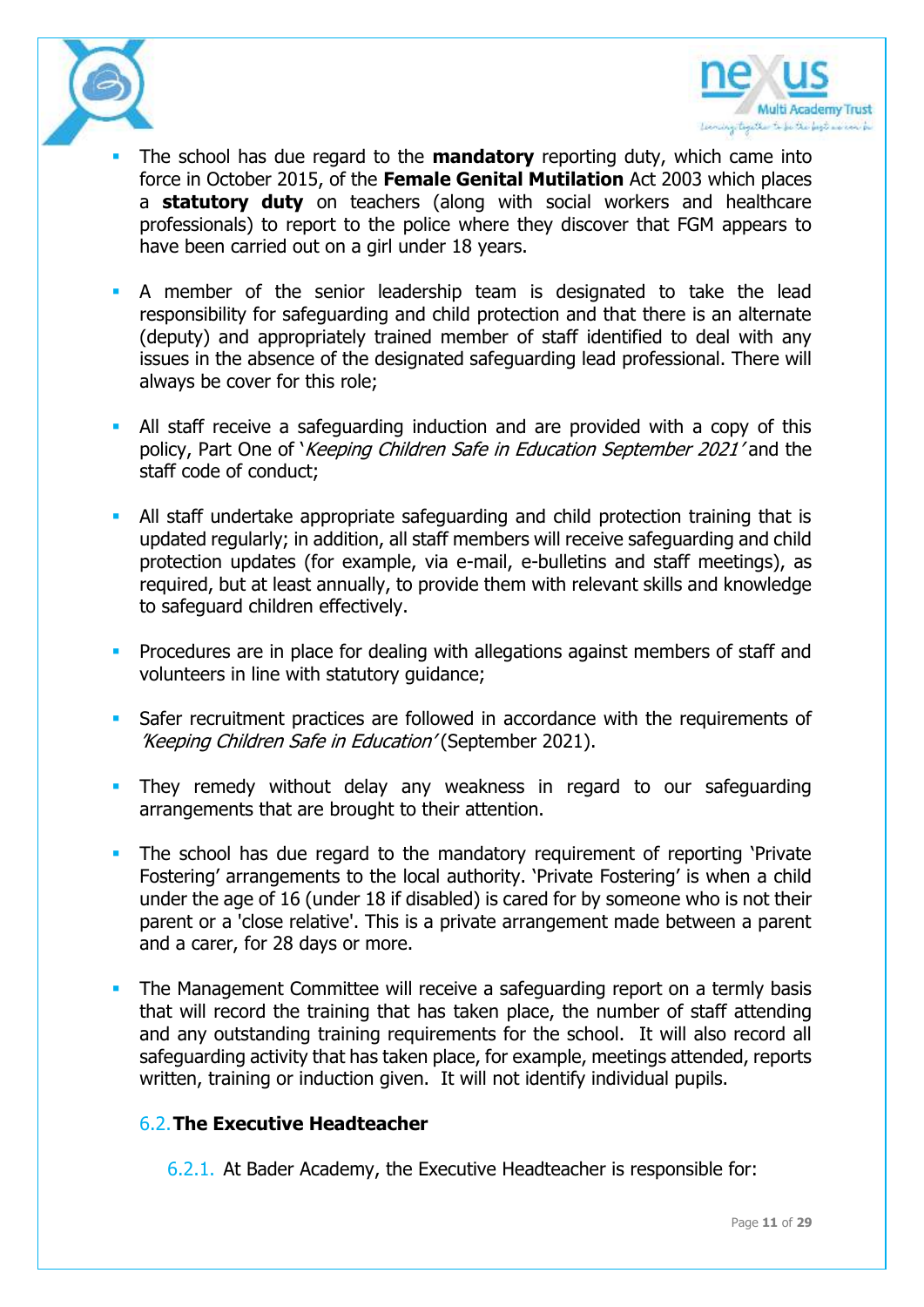



- Identifying a member of the senior leadership team to be the Designated Safeguarding Lead (DSL) and a Deputy Designated Safeguarding Lead;
- **IDENTIFY 1** Identifying an alternate member of staff to act as the Designated Safeguarding Lead (DSL) in his or her absence to ensure there is always cover for the role;
- **Ensuring that the policies and procedures adopted by the school, particularly** concerning referrals of cases of suspected abuse and neglect, are followed by all staff;
- **Ensuring that all staff and volunteers feel able to raise concerns about poor or** unsafe practice and such concerns are addressed sensitively in accordance with agreed whistle-blowing procedures;
- **Example 2** Liaising with the LADO in the event of an allegation of abuse being made against a member of staff.

6.2.2. The Executive Headteacher may delegate some of these responsibilities to the Head of School, in their absence from site.

### 6.3.**The Designated Safeguarding Lead**

- 6.3.1. The Designated Safeguarding Lead (DSL) will carry out their role in accordance with the responsibilities outlined in Annex B of 'Keeping Children Safe in Education September 2021'. The DSL will provide advice and support to other staff on child welfare and child protection matters.
- 6.3.2. The DSL and/or deputy DSL at Bader Academy will represent our school at child protection conferences and core group meetings. Through appropriate training, knowledge and experience our DSL will liaise with Children's Services and other agencies where necessary, and make referrals of suspected abuse to Children's Services, take part in strategy discussions and other interagency meetings and contribute to the assessment of children.
- 6.3.3. The DSL will maintain written records and child protection files ensuring that they are kept confidential and stored securely.
- 6.3.4. The DSL is responsible for ensuring that all staff members and volunteers are aware of our policy and the procedure they need to follow. They will ensure that all staff, volunteers and regular visitors have received appropriate child protection information during induction and have been trained to the appropriate level.
- 6.3.5. In their absence the above duties will be carried out by the Deputy designated Safeguarding Lead.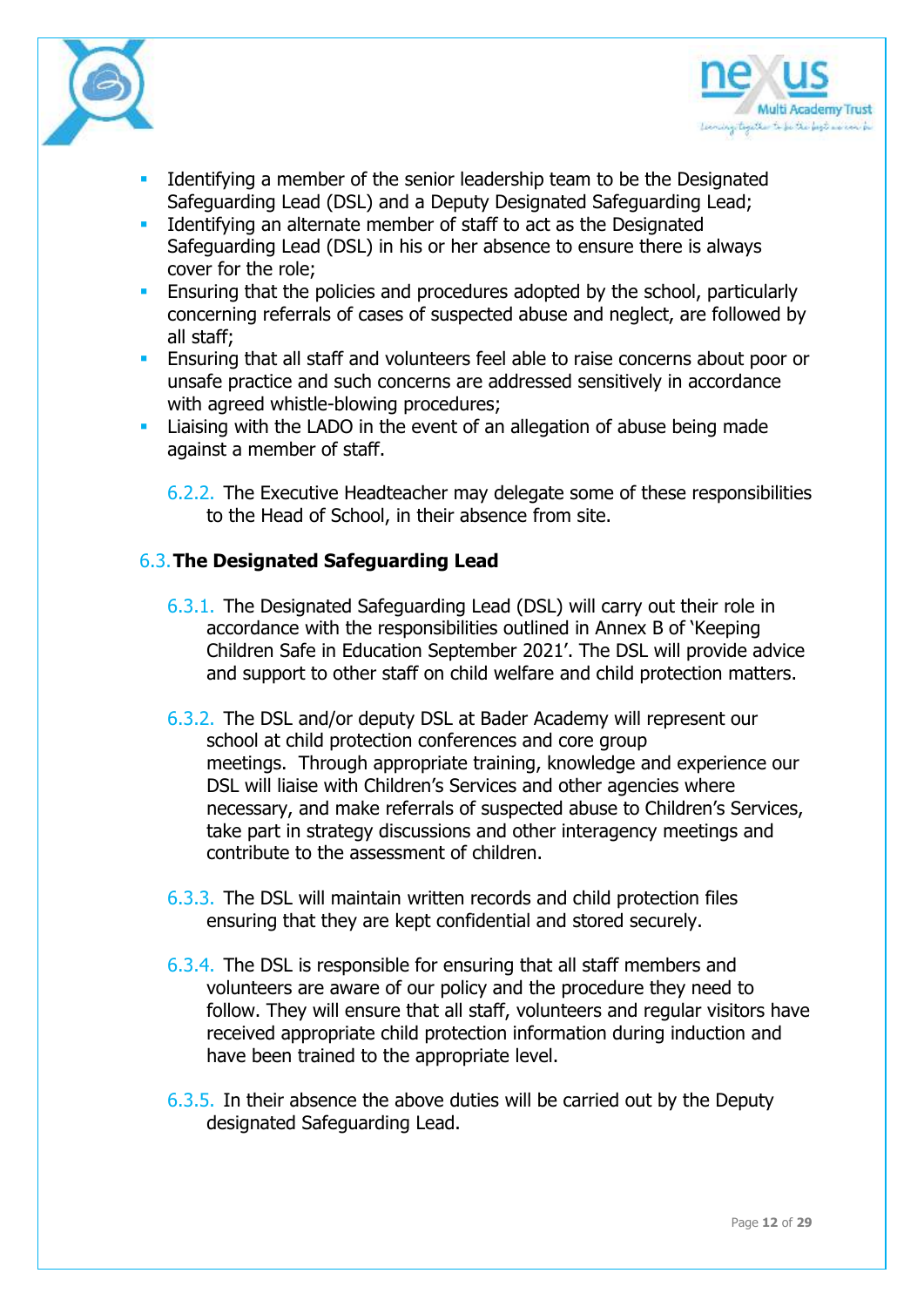

# 7. Staff Training & Induction

- 7.1.When new staff, volunteers or regular visitors join our school they will be informed of the safeguarding arrangements in place. They will be given a copy of our school's safeguarding policy along with the staff code of conduct and told who our Designated Safeguarding Lead is.
- 7.2.Every new member of staff or volunteer will have an induction period that will include essential safeguarding information. This programme will include basic safeguarding information relating to signs and symptoms of abuse, how to manage a disclosure from a child, how to record this information and discuss issues of confidentiality. The induction will also remind staff and volunteers of their responsibility to safeguard all children at our school and the remit of the role of the Designated Safeguarding Lead. At induction, all staff will also be provided with a copy of Part One of 'Keeping Children Safe in Education' (September 2021) and will be asked to read this and sign to confirm that they have read and understood the document.
- 7.3.In addition to the safeguarding induction, all members of staff will undertake appropriate safeguarding training on a regular basis in accordance with 'Keeping Children Safe in Education' (September 2021). All staff members will also receive regular safeguarding and child protection updates (for example, via weekly Andrew Hall update e-mail, at staff meetings) as required, but at least annually, to provide them with relevant skills and knowledge to safeguard children effectively.
- 7.4.All regular visitors and volunteers to our school will be given a set of our safeguarding procedures; they will be informed of whom our DSL and alternate staff members are and what the recording and reporting system is.
- 7.5. The DSL, the deputy DSL and any other senior member of staff who may be in a position of making referrals or attending child protection conferences or core groups will attend regular training. They will also receive regular safeguarding updates throughout the school year in order to keep up with any developments relevant to their role.
- 7.6.The management committee will also undertake appropriate training to ensure they are able to carry out their duty to safeguard all of the children at our school.
- 7.7. We actively encourage all of our staff to keep up to date with the most recent local and national safeguarding advice and guidance. Part One of 'Keeping Children Safe in Education' (September 2021) provides links to guidance on specific safeguarding issues such as Child Sexual Exploitation,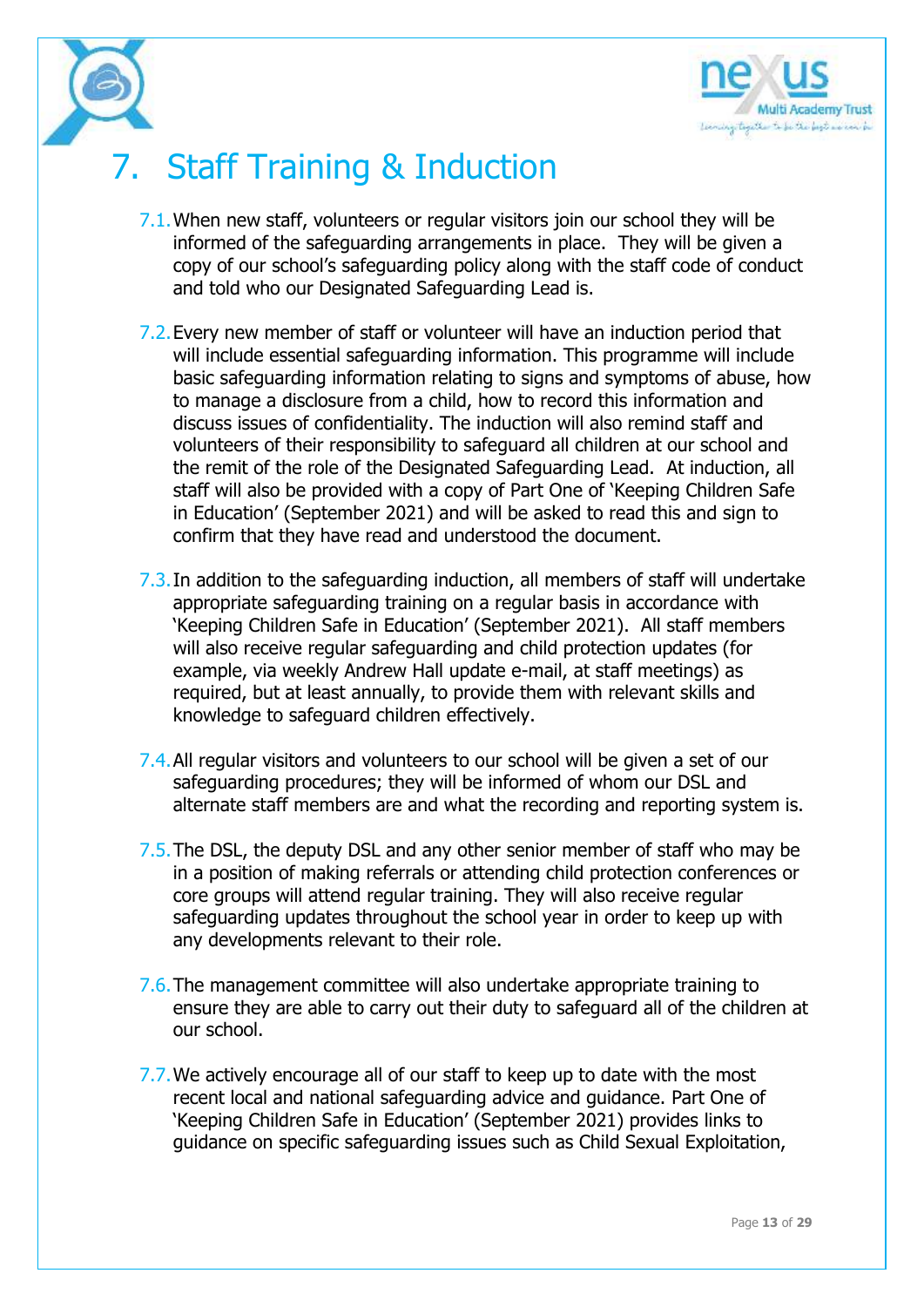



Female Genital Mutilation, and Children Missing from Education and Preventing Radicalisation.

# 8. Procedures for Managing Concerns

- 8.1. Bader Academy adheres to child protection procedures that have been agreed locally through the LSCP.
- 8.2.Every member of staff including volunteers working with children at our school is advised to maintain an attitude of **'it could happen here'** where safeguarding is concerned. When concerned about any aspect of the welfare of a child, staff members should always act in the interests of the child and have a responsibility to take action as outlined in this policy.
- 8.3.It is not the responsibility of school staff to investigate welfare concerns or determine the truth of any disclosure or allegation. All staff, however, has a duty to recognise concerns and pass the information on in accordance with the procedures outlined in this policy.
- 8.4.The DSL should be used as a first point of contact for concerns and queries regarding any safeguarding concern in our school. Any member of staff or visitor to the school who receives a disclosure of abuse or suspects that a child is at risk of harm must report it immediately to the DSL or, if unavailable, to the Deputy DSL. In the absence of either of the above, the matter should be brought to the attention of the most senior member of staff.
- 8.5.If a child is in immediate danger or risk of harm, a referral should be made to Children's Social Care and/or the Police immediately. Anyone can make a referral but in situations where referrals are not made by the DSL, they should be informed as soon as possible afterwards that a referral has been made by someone else.
- 8.6. All concerns, discussions and decisions made and the reasons for those decisions should be recorded on CPOMS as actions from the initial concern made.
- 8.7.Following receipt of any information raising concern, the DSL will consider what action to take and seek advice from Children's Social Care - Multi-Agency Safeguarding Hub (MASH) as required. All information and actions taken, including the reasons for any decisions made, will be fully documented on CPOMS.
- 8.8.All referrals will be made in line with Doncaster Safeguarding Children Partnership procedures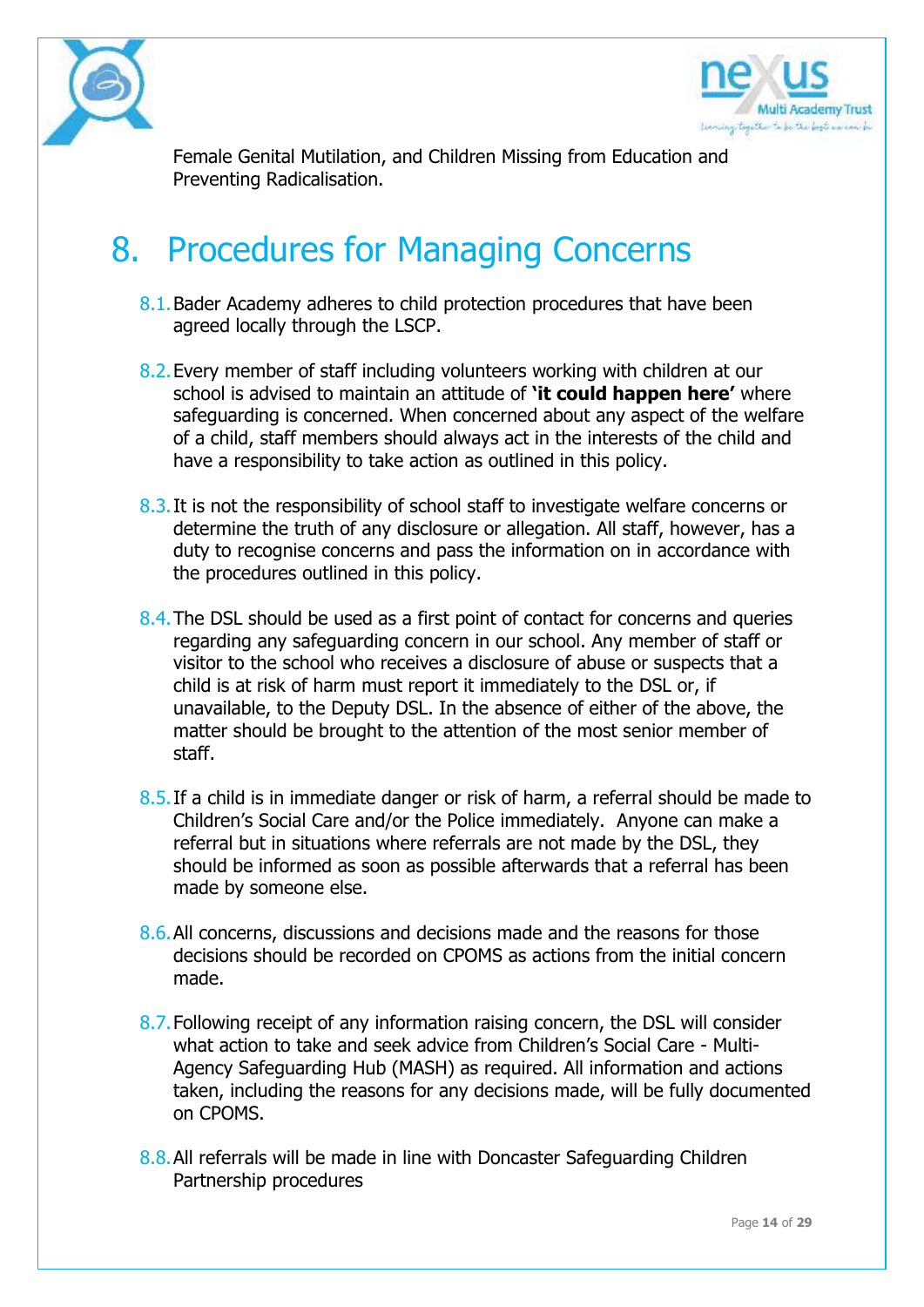



- 8.9. If the child's situation does not appear to be improving the staff member with concerns should press for re-consideration by raising concerns again with the DSL and/or the Executive Headteacher. Concerns should always lead to help for the child at some point. <https://www.doncaster.gov.uk/Eforms/SimpleEform/Index/2370100>
- 8.10. Staff should always follow the reporting procedures outlined in this policy in the first instance. However, they may also share information directly with MASH, or the police if: the situation is an emergency and the designated senior person, their deputy and the Executive Headteacher are all unavailable; they are convinced that a direct report is the only way to ensure the pupil's safety.
- 8.11. Any member of staff who does not feel that concerns about a child have been responded to appropriately and in accordance with the procedures outlined in this policy should raise their concerns with the Head of School, Executive Headteacher or Trust CEO. If any member of staff does not feel the situation has been addressed appropriately at this point they should contact the Safeguarding Children's Unit directly with their concerns.
- 8.12. If an allegation is made or information is received about an adult who works in our setting which indicates that they may be unsuitable to work with children, the member of staff receiving the information should inform the Head of School or Executive Headteacher immediately. Should an allegation be made against the Head of School or Executive Headteacher, this will be reported to the Trust CEO.

# 9. Records & Information Sharing

- **9.1.** If staff are concerned about the welfare or safety of any child at our school they will record their concern on CPOMS, if for any reason CPOMS is unavailable a cause for concern form should be used or an email to [vdrew@nexusmat.org.](mailto:vdrew@nexusmat.org) Any concerns should be passed to the DSL or Deputy DSL without delay. These forms will then be logged and scanned onto CPOMS by the DLS/DDSL under the category Cause for Concern.
- 9.2.Any information received will be scanned onto CPOMS and actions will be the responsibility of the DSL & Deputy DSL. Child protection information will only be shared within school on the basis of 'need to know in the child's interests' and on the understanding that it remains strictly confidential.
- 9.3.Further information will be added to CPOMS and be kept up to date. (Records of concern, copies of referrals, invitations to child protection conferences, core groups and reports)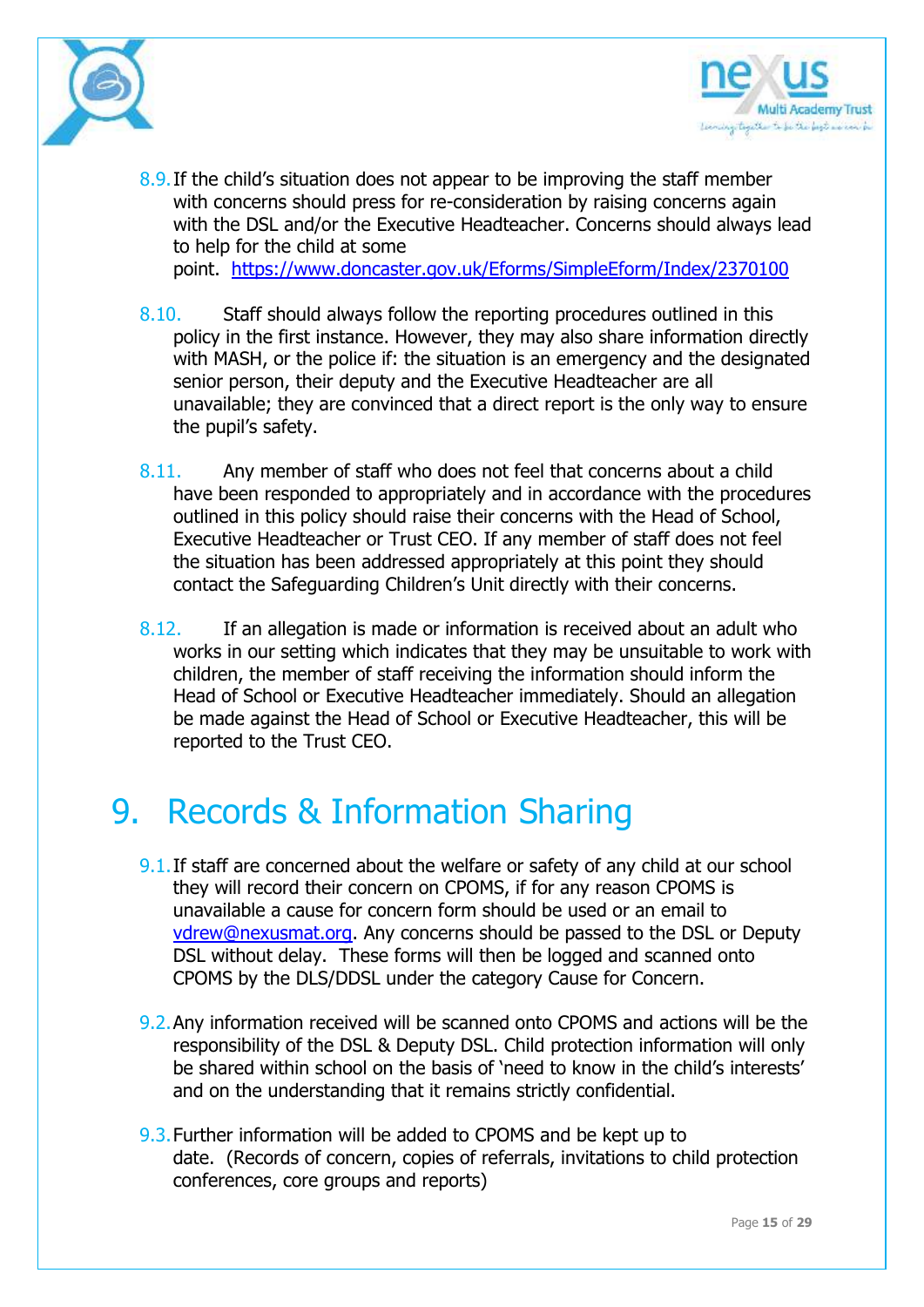



9.4. When a child leaves our school, the DSL will make contact with the DSL at the new school and will ensure that the child protection file is forwarded/transferred to the receiving school in an appropriately agreed manner. We will retain evidence to demonstrate how the file has been transferred; this may be in the form of a written confirmation of receipt from the receiving school and/or evidence of recorded delivery.

# 10. Working with Parents and Carers

- 10.1. Bader Academy is committed to working in partnership with parents/carers to safeguard and promote the welfare of children and to support them to understand our statutory responsibilities in this area.
- 10.2. When new pupils join our school, parents and carers will be informed that we have a safeguarding policy. A copy will be provided to parents on request and is available on the school website. Parents and carers will be informed of our legal duty to assist our colleagues in other agencies with child protection enquiries and what happens should we have cause to make a referral to MASH.
- 10.3. We are committed to working with parents positively, openly and honestly. We ensure that all parents are treated with respect, dignity and courtesy. We respect parents' rights to privacy and confidentiality and will not share sensitive information unless we have consent or it is necessary to do so in order to safeguard a child from harm.
- 10.4. We will seek to share with parents any concerns we may have about their child unless to do so may place a child at increased risk of harm. A lack of parental engagement or agreement regarding the concerns the school has about a child will not prevent the DSL making a referral to MASH in those circumstances where it is appropriate to do so.
- 10.5. We will seek to share with parents any concerns we may have about their child unless:
	- 10.5.1. To do so may place a child at increased risk of harm.
	- 10.5.2. Where there is evidence that sharing this information with family would impede any investigation
	- 10.5.3. Where sexual or physical abuse is suspected
	- 10.5.4. To do so would put yourself or staff at risk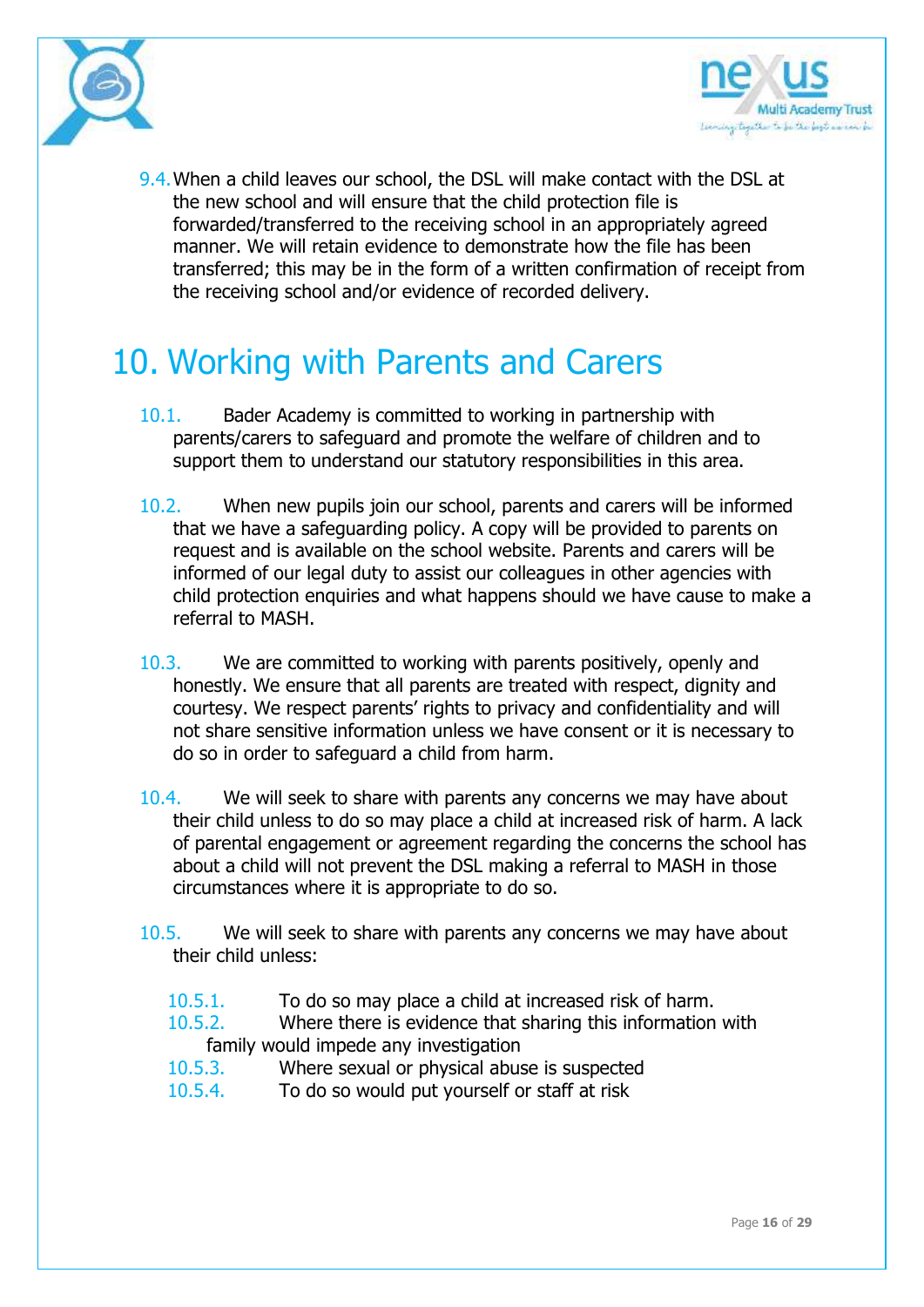



- 10.6. In order to keep children safe and provide appropriate care for them, the school requires parents to provide accurate and up to date information regarding:
- Full names and contact details of all adults with whom the child normally lives;
- **Full names and contact details of all persons with parental responsibility (if** different from above);
- **Emergency contact details of at least 2 responsible adults (if different from** above);
- Full details of any other adult authorised by the parent to collect the child from school (if different from the above).
- 10.7. The school will retain this information on the pupil file. The school will only share information about pupils with adults who have parental responsibility for a pupil or where a parent has given permission and the school has been supplied with the adult's full details in writing.
- 10.8. At Bader Academy we use the "Class Dojo" system to communicate with parents. We encourage all parents to use this system as it is immediate and two ways.

# 11. Child Protection Conferences

- 11.1. Social Care will convene a Child Protection conference once a child protection enquiry under Section 47 of the Children Act 1989 has been undertaken and the child is judged to be at continuing risk of significant harm. A review conference will take place once a child has been made the subject of a Child Protection Plan in order to monitor the safety of the child and the required reduction in risk.
- 11.2. Staff members may be asked to attend a child protection conference or core group meetings on behalf of the school in respect of individual children. Usually the person representing the school at these meetings will be the DSL, Deputy DSL or member of SLT who is familiar with the case. In any event, the person attending will need to have as much relevant up to date information about the child as possible; any member of staff may be required to contribute to this process.
- 11.3. All reports for child protection conferences will be prepared in advance using the guidance and preferably the template provided. The information contained in the report may be shared with parents before the conference as appropriate and will include information relating to the child's physical, emotional and intellectual development and the child's presentation at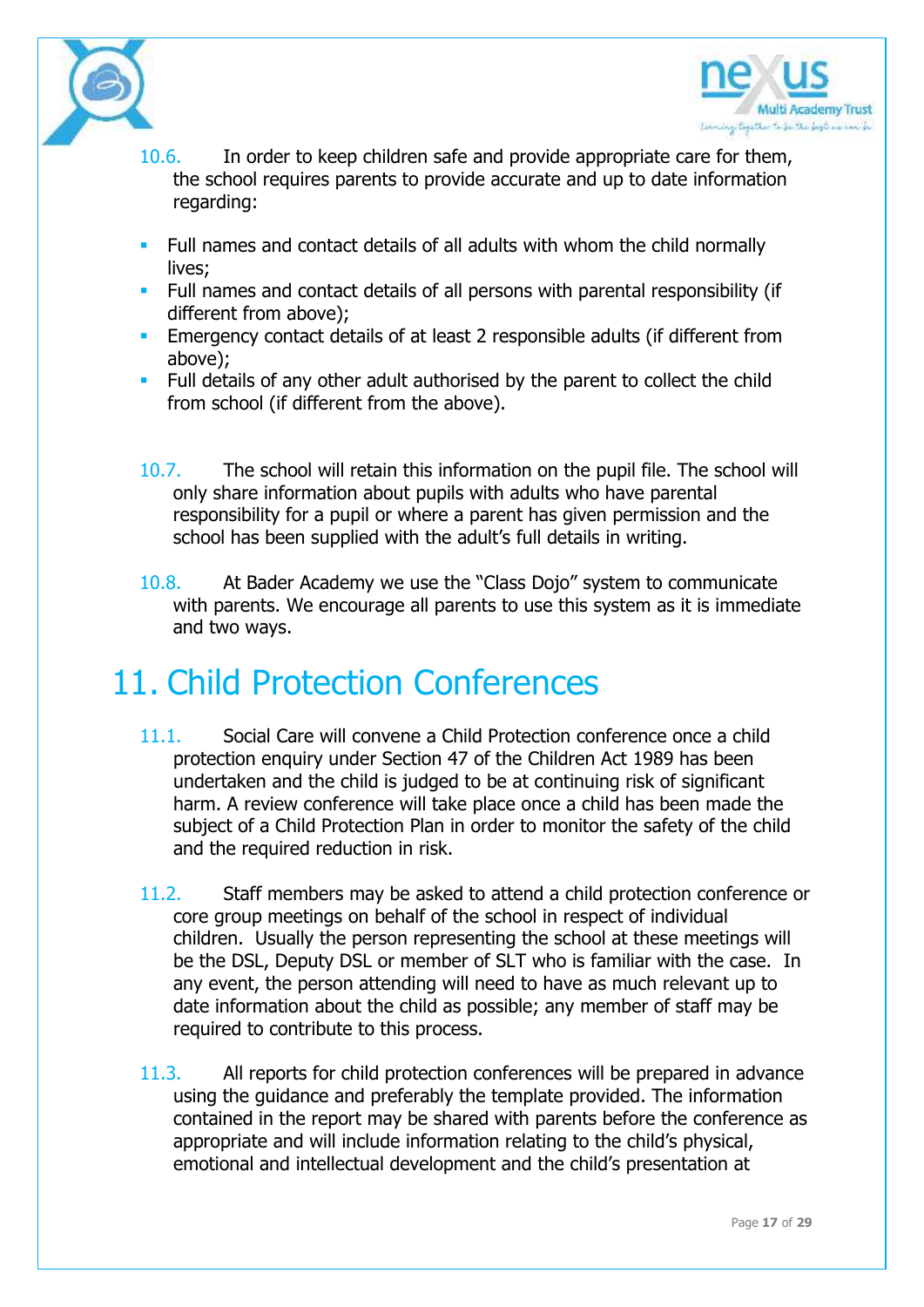



school. In order to complete such reports, all relevant information will be sought from staff working with the child in school.

11.4. Clearly child protection conferences can be upsetting for parents. We recognise that we are likely to have more contact with parents than other professionals involved. We will work in an open and honest way with any parent whose child has been referred to Children's Services or whose child is subject to a child protection plan. Our responsibility is to promote the protection and welfare of all children and our aim is to achieve this in partnership with our parents.

# 12. Safer Recruitment

- 12.1. As per the Trust Recruitment & Selection Policy, we will ensure that the Executive Headteacher, Head of School and at least one member of the Management Committee have completed appropriate safer recruitment training. At all times the Executive Headteacher and Management Committee will ensure that safer recruitment practices are followed in accordance with the requirements of 'Keeping Children Safe in Education', DfE (September 2021) and that at least one member of any interview panel has undertaken Safer Recruitment Training.
- 12.2. At Bader Academy we will use the recruitment and selection process to deter and reject unsuitable candidates. We require evidence of original academic certificates. We do not accept testimonials and insist on taking up references prior to appointment. We will question the contents of application forms if we are unclear about them, we will undertake Disclosure and Barring Service checks and use any other means of ensuring we are recruiting and selecting the most suitable people to work with our children.
- 12.3. The Trust will maintain a Single Central Record (SCR) of all safer recruitment checks carried out in line with statutory requirements. The Single Central Record is recorded using the "Staff Safe" system. The Single Central Record will contain information on all staff members on the following:
- **An identity check**
- **A** barred list check
- An enhanced DBS check/certificate
- **A prohibition from teaching check**
- A section 128 check (for management positions in independent schools (including free schools and academies)
- A check of professional qualifications
- A check to establish the person's right to work in the UK
- Further checks on people who have lived or worked outside the UK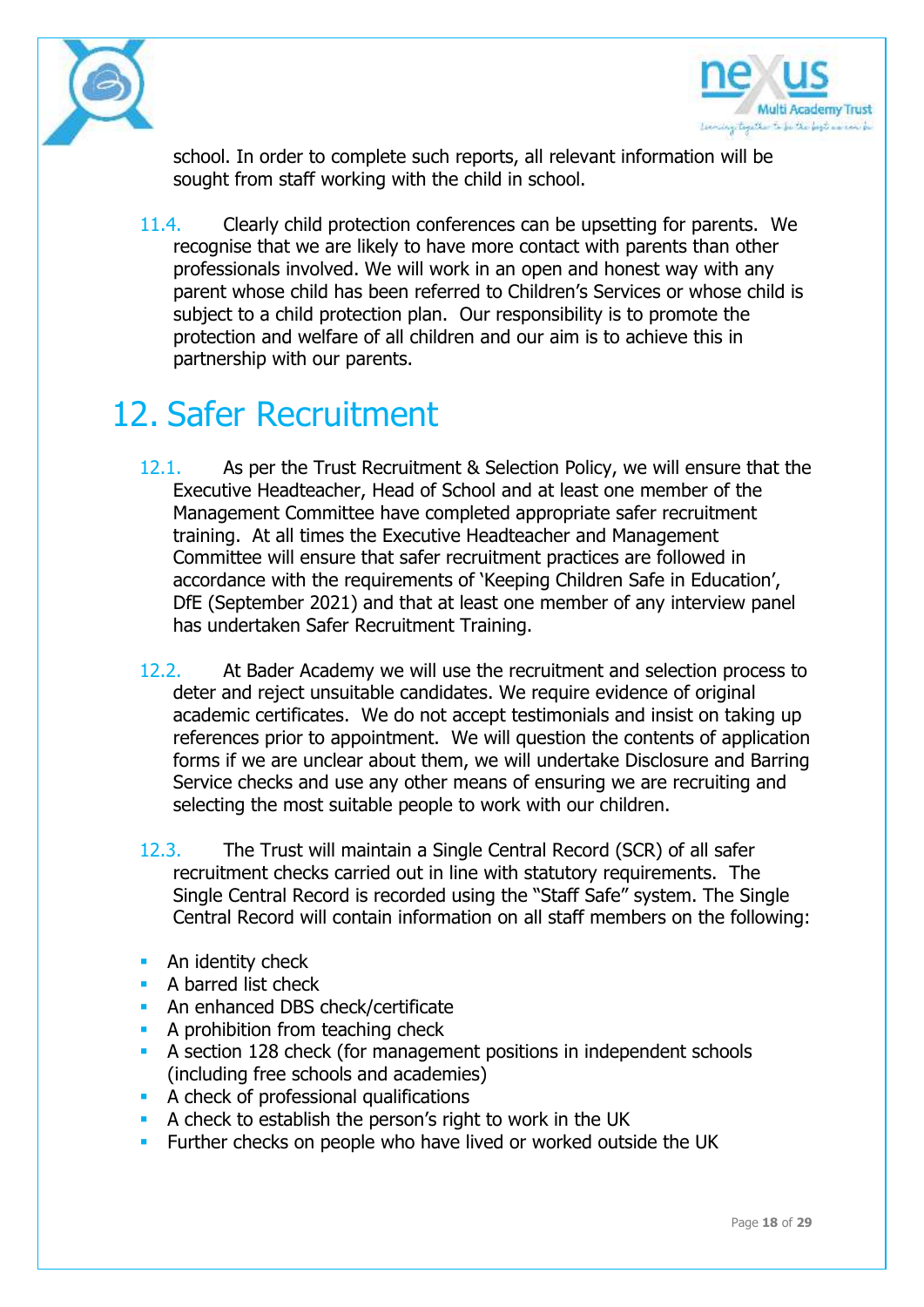

# 13. Safer Working Practice

- 13.1. All adults who come into contact with our children have a duty of care to safeguard and promote their welfare. There is a legal duty placed upon us to ensure that all adults who work with or on behalf of our children are competent, confident and safe to do so.
- 13.2. All staff will be provided with a copy of our school's code of conduct at induction. They will be expected to know our school's Code of Conduct and policy for positive handling and carry out their duties in accordance with this advice. There will be occasion when some form of physical contact is inevitable, for example if a child has an accident or is hurt or is in a situation of danger to themselves or others around them. However, at all times the agreed policy for safe restraint must be adhered to.
- 13.3. If staff, visitors, volunteers or parent helpers are working with children alone they will, wherever possible, be visible to other members of staff. They will be expected to inform another member of staff of their whereabouts in school, who they are with and for how long. Doors, ideally, should have a clear glass panel in them and be left open.
- 13.4. Guidance about acceptable conduct and safe practice will be given to all staff and volunteers during induction. These are sensible steps that every adult should take in their daily professional conduct with children. This advice can be found in the guidance document 'Safer working practices for adults who work with children and young people' (Safer Recruitment Consortium, October 2015). All staff and volunteers are expected to carry out their work in accordance with this guidance and will be made aware that failure to do so could lead to disciplinary action.

# 14. Managing Allegations Against Staff & Volunteers

- 14.1. Our aim is to provide a safe and supportive environment which secures the wellbeing and very best outcomes for the children at our school. We do recognise that sometimes the behaviour of adults may lead to an allegation of abuse being made.
- 14.2. Allegations sometimes arise from a differing understanding of the same event, but when they occur they are distressing and difficult for all concerned. We also recognise that many allegations are genuine and there are some adults who deliberately seek to harm or abuse children.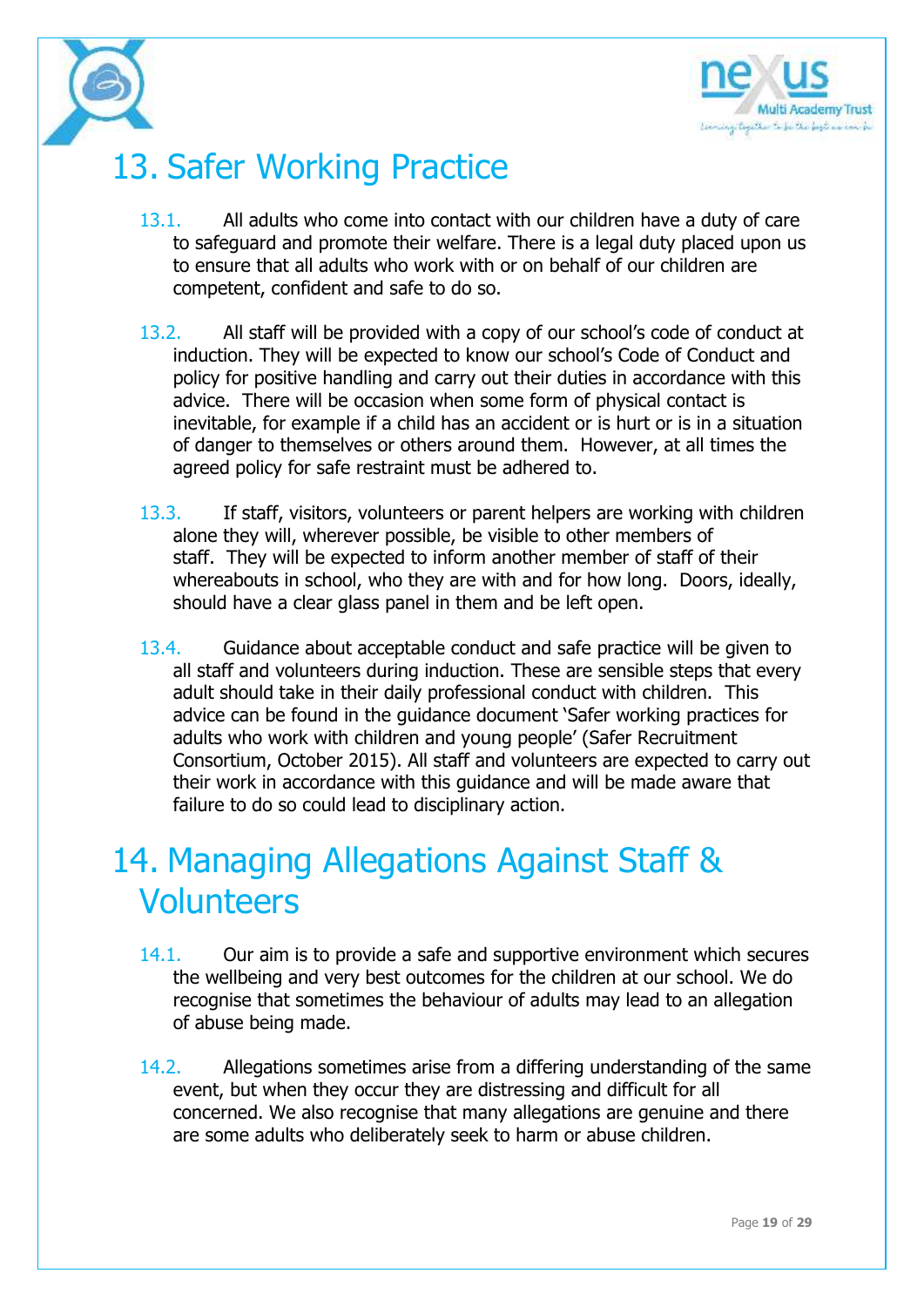



- 14.3. We will take all possible steps to safeguard our children and to ensure that the adults in our school are safe to work with children. We will ensure that the statutory guidance 'Keeping Children Safe in Education' (September 2021) is adhered to and will seek appropriate advice from the Local Authority Designated Officer (LADO). The LADO, Milovan Orlandich and Caroline Tanner can be contacted on 01302 737748.
- 14.4. If an allegation is made or information is received about an adult who works in our setting which indicates that they may be unsuitable to work with children, the member of staff receiving the information should inform the Head of School immediately. Should an allegation be made against the Head of School or Executive Headteacher, this will be reported to the Trust CEO.
- 14.5. The Executive Headteacher or Trust CEO will seek advice from the Trust HR Manager and the LADO within one working day. No member of staff will undertake further investigations before receiving advice from the LADO.
- 14.6. Any member of staff or volunteer who does not feel confident to raise their concerns with the Executive Headteacher, Head of School or Trust CEO should contact the LADO directly on 01302 737748.
- 14.7. The School has a legal duty to refer to the Disclosure and Barring Service (DBS) anyone who has harmed, or poses a risk of harm, to a child, or if there is reason to believe the member of staff has committed one of a number of listed offences, and who has been removed from working (paid or unpaid) in regulated activity, or would have been removed had they not left. The DBS will consider whether to bar the person. If these circumstances arise in relation to a member of staff at our school, a referral will be made as soon as possible after the resignation or removal of the individual in accordance with advice from the LADO and/or HR.

# 15. The Bridge a Multi-Agency Hub of Excellence for 14-19 SEND Students

- 15.1. Identified students, from each of the Nexus Doncaster Academies, will be based at The Bridge from September 2021 (the majority being 16-19 with a small cohort of 14-16 year olds).
- 15.2. The Bridge will serve to offer a progressive 'next step' on from the home school; taking advantage of the local assets and facilities available in the area.
- 15.3. Full responsibility for safeguarding remains with the home school, as per the school's normal safeguarding procedures.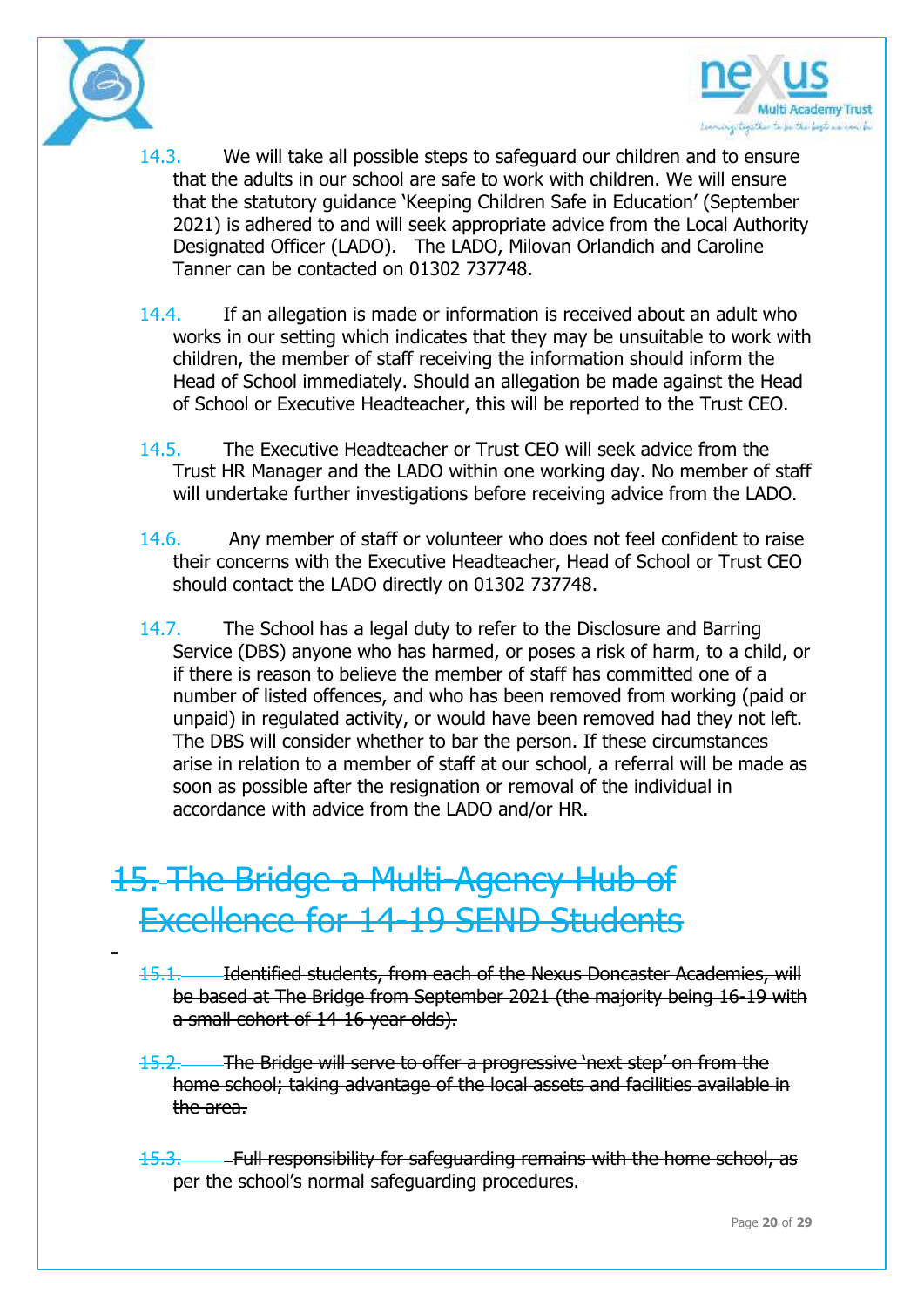



15.4. Designated Safeguarding Leads will make regular visits to The Bridge as per the home school's safeguarding monitoring arrangements.

# 15.Relevant Policies

15.5. To underpin the values and ethos of our school and our intent to ensure that pupils at our school are appropriately safeguarded the following policies are also included under our safeguarding umbrella:

- Staff Code of Conduct
- **-** Anti-Bullving
- **Behaviour Including Team Teach & Positive Handling**
- **Recruitment & Selection**
- **•** Whistle-blowing
- **Intimate Care**
- **E**-safety
- **Health and Safety including site security**
- **Harassment and discrimination including racial abuse**
- **First aid**
- **•** Data Protection
- **Medication in School**
- **Drugs and Alcohol**
- Educational Visits

# 16. Statutory Framework

- 16.1. This policy has been devised in accordance with the following legislation and guidance:
- 'Working Together to Safeguard Children' DfE (July 2018)
- 'Keeping Children Safe in Education' DfE (September 2021)
- 16.2. It is the responsibility of **every** member of staff, volunteer and regular visitor to our school to ensure that they carry out the requirements of this policy and, at all times, work in a way that will safeguard and promote the welfare of all of the pupils at this school. This includes the responsibility to provide a safe environment in which children can learn.

17. Ofsted review into sexual abuse in schools: terms of reference - GOV.UK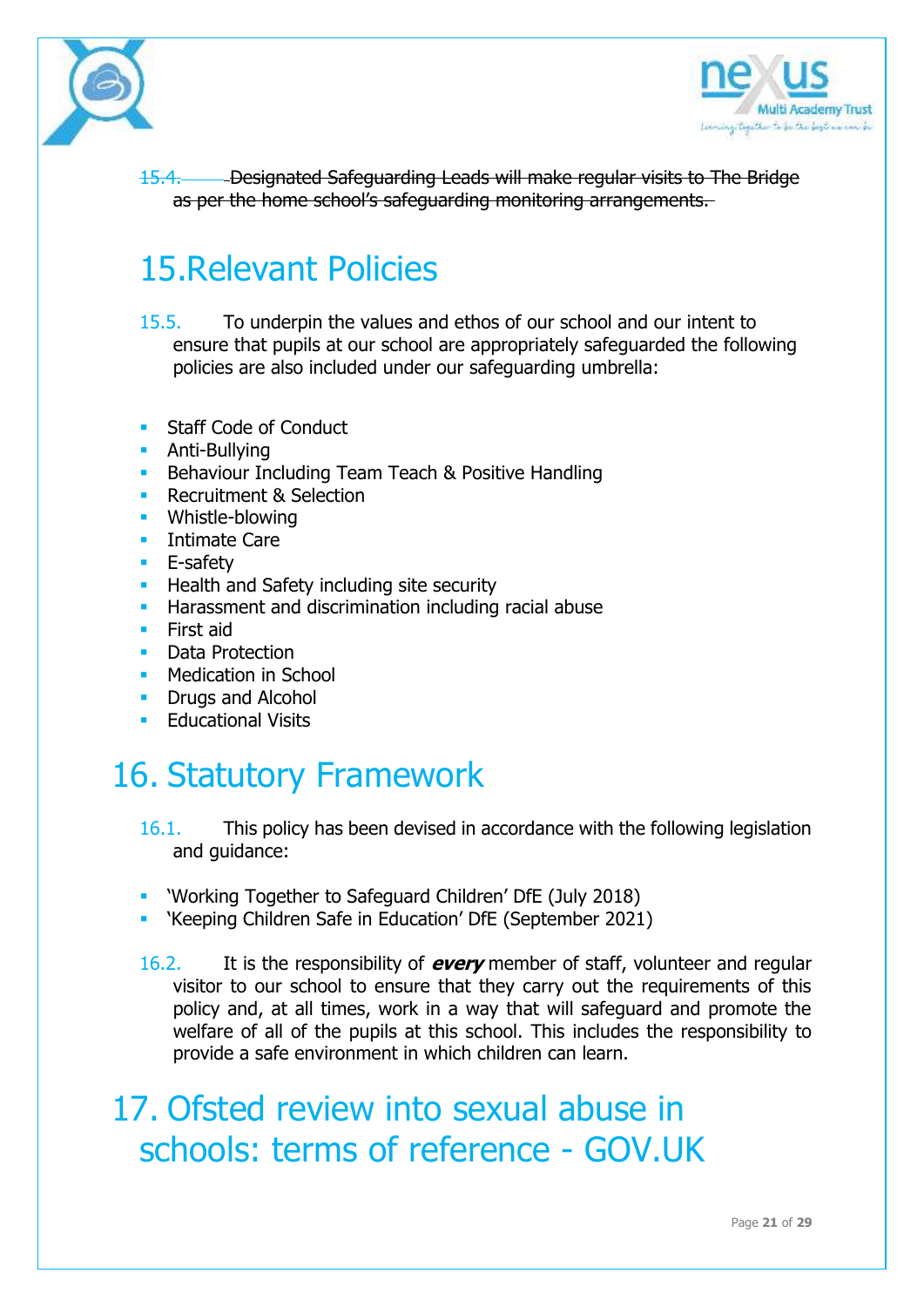



- 17.1. Following the launch of the government's investigation into peer-onpeer sexual abuse, Ofsted has published its terms of reference.
- 17.2. This review will look at whether our school have appropriate processes in place to allow pupils to report sexual abuse concerns freely, knowing these will be taken seriously and dealt with swiftly and appropriately.
- 17.3. Responses to Child Reports of sexual violence and sexual harassment are likely to be complex and require difficult professional decisions to be made, often quickly and under pressure. Guidance from the DFE is clear that it does not attempt to provide (nor would it be possible to provide) detailed advice on what we should do in any or every particular case; it provides effective safeguarding practice and principles for us to consider in our decision-making process.
- 17.4. Ultimately, all decisions at Bader Academy will be made on a case-bycase basis.
- 17.5. The Designated Safeguarding Lead & Deputy Designated Safeguarding Lead (DSL & DDSL) will take the leading role and will use their professional judgement, supported by other agencies, such as children's social care and the police as required. Some situations are statutorily clear:
- $\blacksquare$  a child under the age of 13 can never consent to any sexual activity
- $\blacksquare$  the age of consent is 16
- **sexual intercourse without consent is rape**
- **rape, assault by penetration and sexual assault are defined in law; and**
- creating and sharing sexual photos and videos of under-18s is illegal (often referred to as sexting). This includes children making and sharing sexual images and videos of themselves.

17.6. Our basic safeguarding principle is:

- If a pupil has been harmed, is in immediate danger, or is at risk of harm a referral will be made to children's social care. It may be that we have assessed the situation and believe that a referral is needed without parental knowledge in order to safeguard students involved.
- Once a referral is processed children's social care will consider if early help, section 17 and/or 47 statutory assessments are appropriate
- We will support in an early help assessment, child protection enquiry, strategy discussion and child protection conference.
- We will work closely with the police as rape, assault by penetration and sexual assaults are crimes.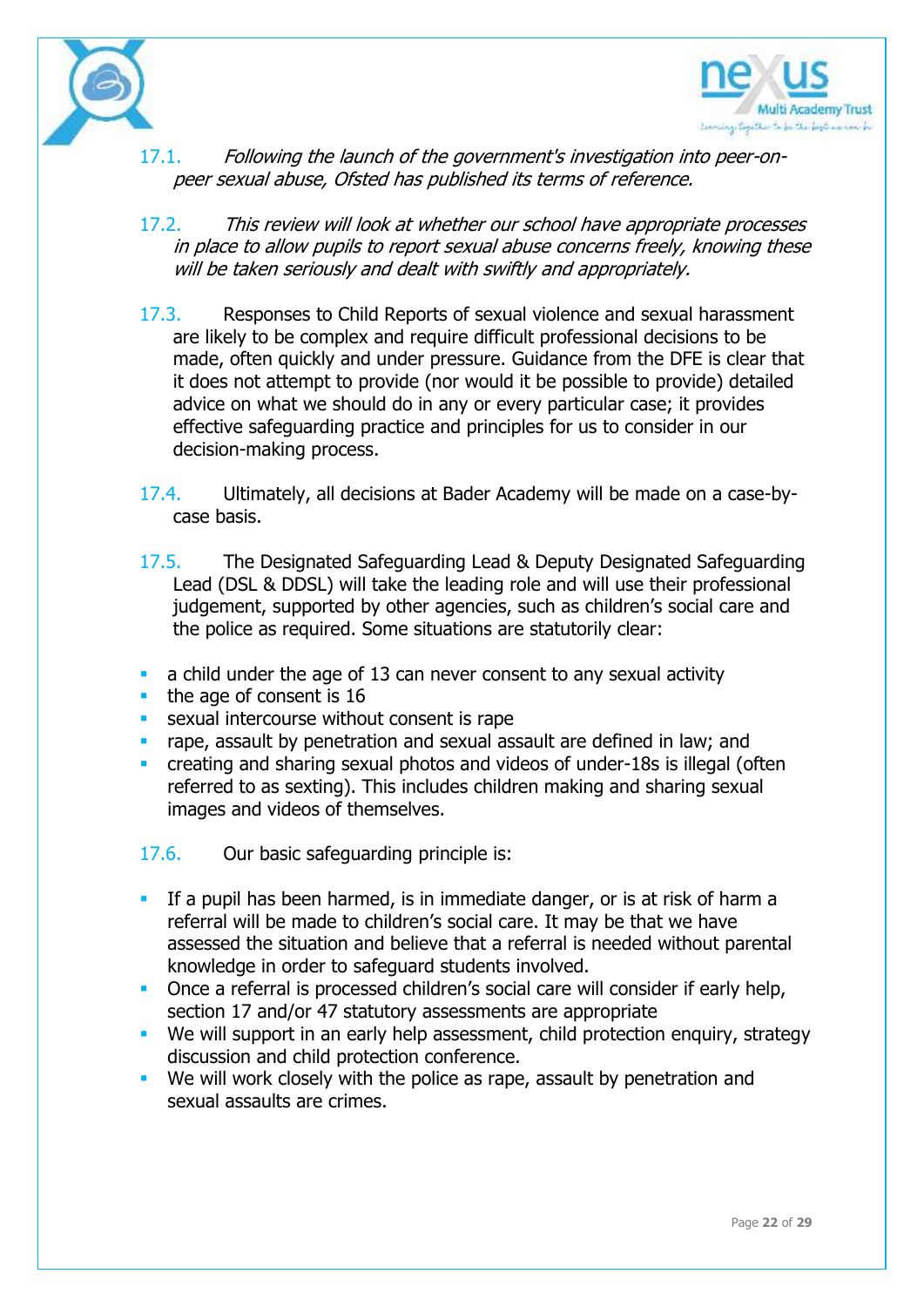



# 18. Responding to reports of sexual violence and sexual harassment online

- 18.1. We are aware that incidents of sexual violence and sexual harassment that occur online (either in isolation or in connection to offline incidents) can introduce a number of complex factors.
- 18.2. These include the potential for the incident to take place across a number of social media platforms and services and for things to move from platform to platform online.
- 18.3. It also includes the potential for the impact of the incident to extend further than our local community (e.g. for images or content to be shared around neighbouring schools/colleges) and for a victim (or alleged perpetrator) to become marginalised and excluded by both online and offline communities.
- 18.4. There is also the strong potential for repeat victimisation in the future if abusive content continues to exist somewhere online.
- 18.5. We will act in accordance and work with relevant agencies if we are made aware that our pupils are using online platforms which in any way jeopardises the safety of other members of our school community.

# 19. Managing the disclosure

- 19.1. We will always do our utmost to ensure that victims are reassured that they are being taken seriously and that they will be supported and kept safe.
- 19.2. In some cases, the victim may not make a direct report or disclosure. For example, a friend may make a report or a member of our school may overhear a conversation that suggests a pupil has been harmed.
- 19.3. As with all safeguarding concerns, our staff are trained to follow the school protocol regarding the recognised signs of safety and will speak to the DSL or DDSL. This discussion will be handled sensitively and with the support of children's social care if required.

## 19.4. **Our safeguarding practice includes:**

- Not promising confidentiality at this initial stage as it is very likely a concern will have to be shared further (for example with the designated safeguarding lead or children's social care) to discuss next steps.
- Only sharing the report with those people who are necessary in order to progress it.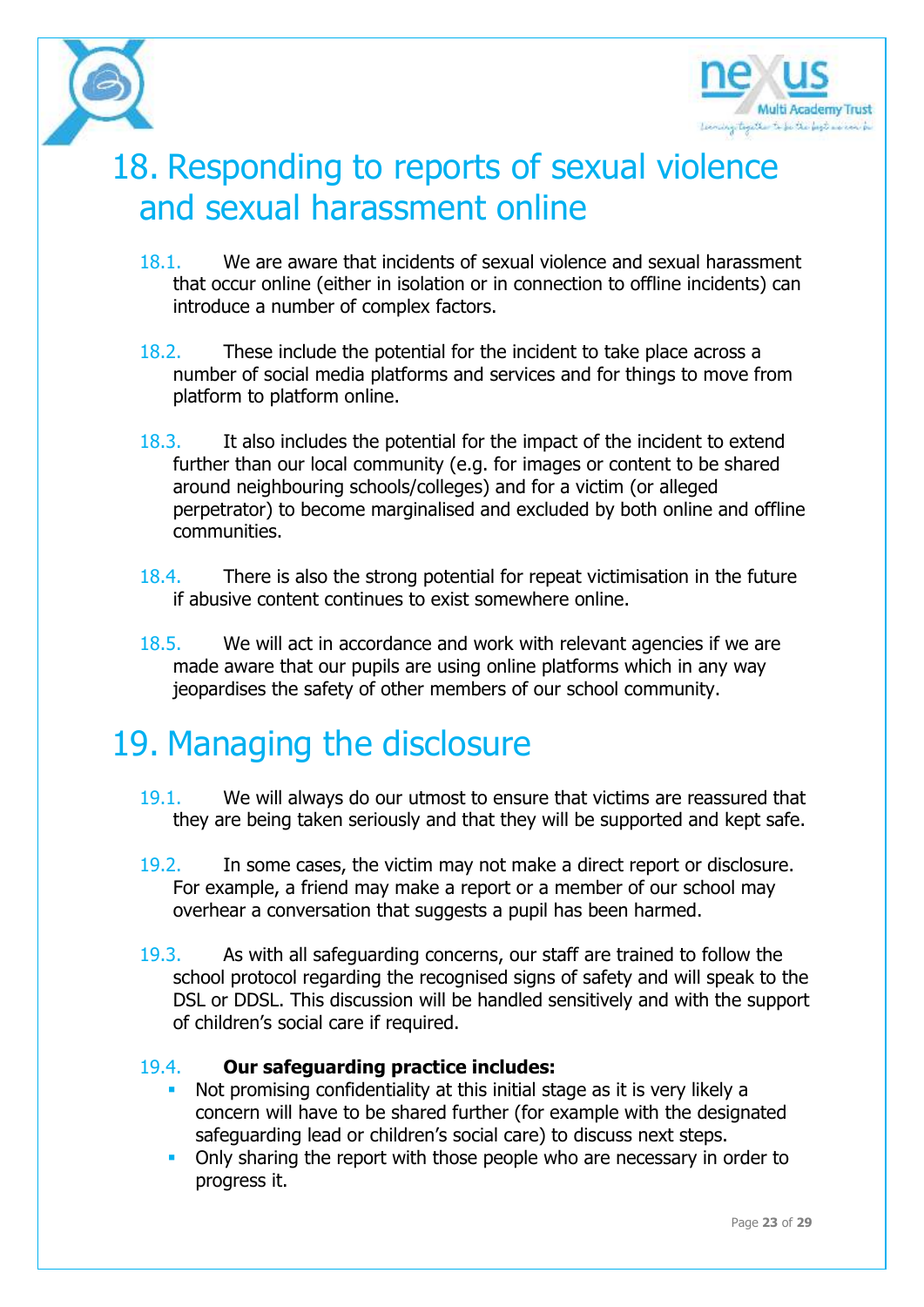



- Listening carefully to the pupil, being non-judgmental, being clear about boundaries and how the disclosure will be progressed, not asking leading questions and only prompting the child where necessary with open questions – where, when, what etc.
- We make sure to only record the facts as the pupil presents them. The notes should not reflect the personal opinion of the note taker.
- **We are aware that notes of such disclosures could become part of a** statutory assessment by children's social care and/or part of a criminal investigation:
- **If possible, we aim to manage disclosures with two members of staff** present, (preferably one of them being the DSL). However, this might not always be possible.
- Informing the designated safeguarding lead (or deputy) as soon as practically possible if the designated safeguarding lead (or deputy) are not involved in the initial disclosure
- Other related issues and wider context. Where incidents and/or behaviours are associated with factors outside the school or occur between children outside the school, we will consider contextual safeguarding. This simply means assessments of children in such cases should consider whether wider environmental factors are present in a child's life that are a threat to their safety and/or welfare.
- Recognise that multi-agency early work is in the best interest for all when placed alongside strong school policies, preventative education and engagement with parents and carers.

## 20. Disclosure

## 20.1. **Confidentiality**

- 20.1.1. Staff taking a disclosure will never promise confidentiality as it is very likely that it will be in the best interests of the victim to seek advice and guidance from others in order to provide support and engage appropriate agencies, on order to protect pupils and promote the welfare of others pupils within the school setting.
- 20.1.2. The DSL/DDSL will consider the following:
- Parents or carers should normally be informed (unless this would put the victim at greater risk)
- The basic safeguarding principle is: if a child is at risk of harm, is in immediate danger or has been harmed a referral should be made to children's social care
- **Rape, assault by penetration and sexual assaults are always crimes**
- The starting point is that a referral will be made to MASH
- The wishes of the victim. This is especially important in the context of sexual violence and sexual harassment. Victims should be given as much control as is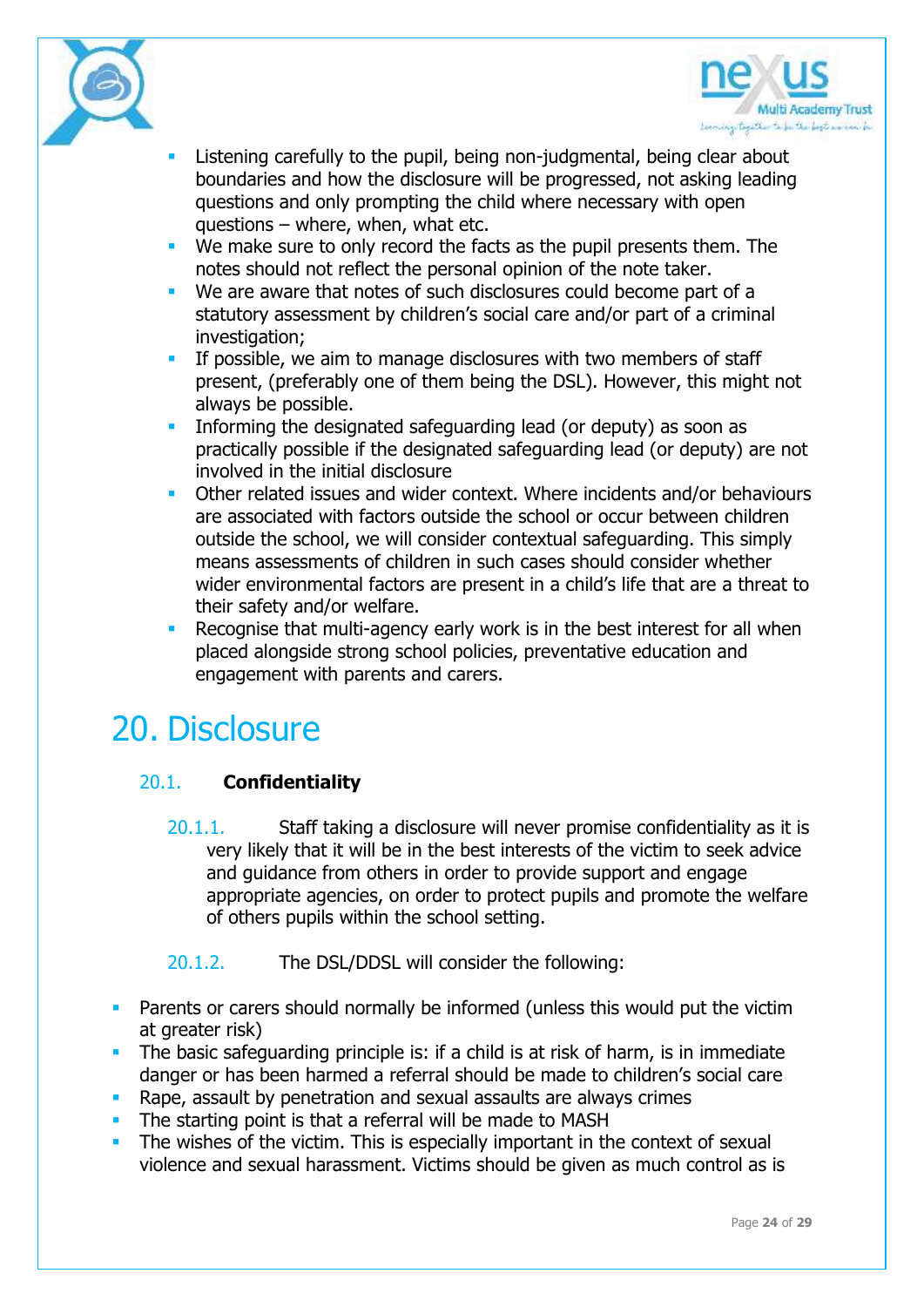



reasonably possible over decisions regarding how any investigation will be progressed and any support that they will be offered

- The nature of the alleged incident(s), including: might a crime have been committed and consideration of harmful sexual behaviour
- The ages of the pupils involved
- The developmental stages of the pupils involved
- Any power imbalance between the pupils (e.g. is the alleged perpetrator significantly older)
- If the alleged incident is a one off or a sustained pattern of abuse (where this may be known)
- **Are there ongoing risks?**

## 20.2. **Anonymity**

- **Where we are aware that an allegation of sexual violence or sexual harassment is** in progress we will be mindful of anonymity, and the criminal process in general so that we can offer support and act appropriately.
- In addition, we will endeavour to do all we can to reasonably protect the anonymity of any pupils involved in any report of sexual violence or sexual harassment. We will carefully consider which staff in our school should know about the report and any support that will be in place for the pupils involved.
- We are however, mindful that if an investigation in ongoing it is not our place to offer guidance and support to the pupils and their families beyond what could reasonably be expected in regards to their education.

## 20.3. **Risk Assessment**

- 20.3.1. When there has been a report of sexual violence, the DSL/DDSL will make an immediate risk and needs assessment. Where there has been a report of sexual harassment, the need for a risk assessment should be considered on a case-by-case basis. The risk and needs assessment should consider:
- The victim
- The alleged perpetrator
- The other pupils (and, if appropriate, staff) at school. The risk assessments will be recorded (written or electronic) and will be kept under regular review, reflecting any changes in circumstances. At all times, we will be actively considering the risks posed to all our pupils and put adequate measures in place to protect them and keep them safe during school hours. The DSL/DDSL will continue to liaise with children's social care and specialist services as required.
- **Where there has been a report of sexual violence, it is likely that professional risk** assessments by social workers and or sexual violence specialists will be required. Any such professional assessments will be used to inform our approach to supporting and protecting the pupils and updating our own risk assessment.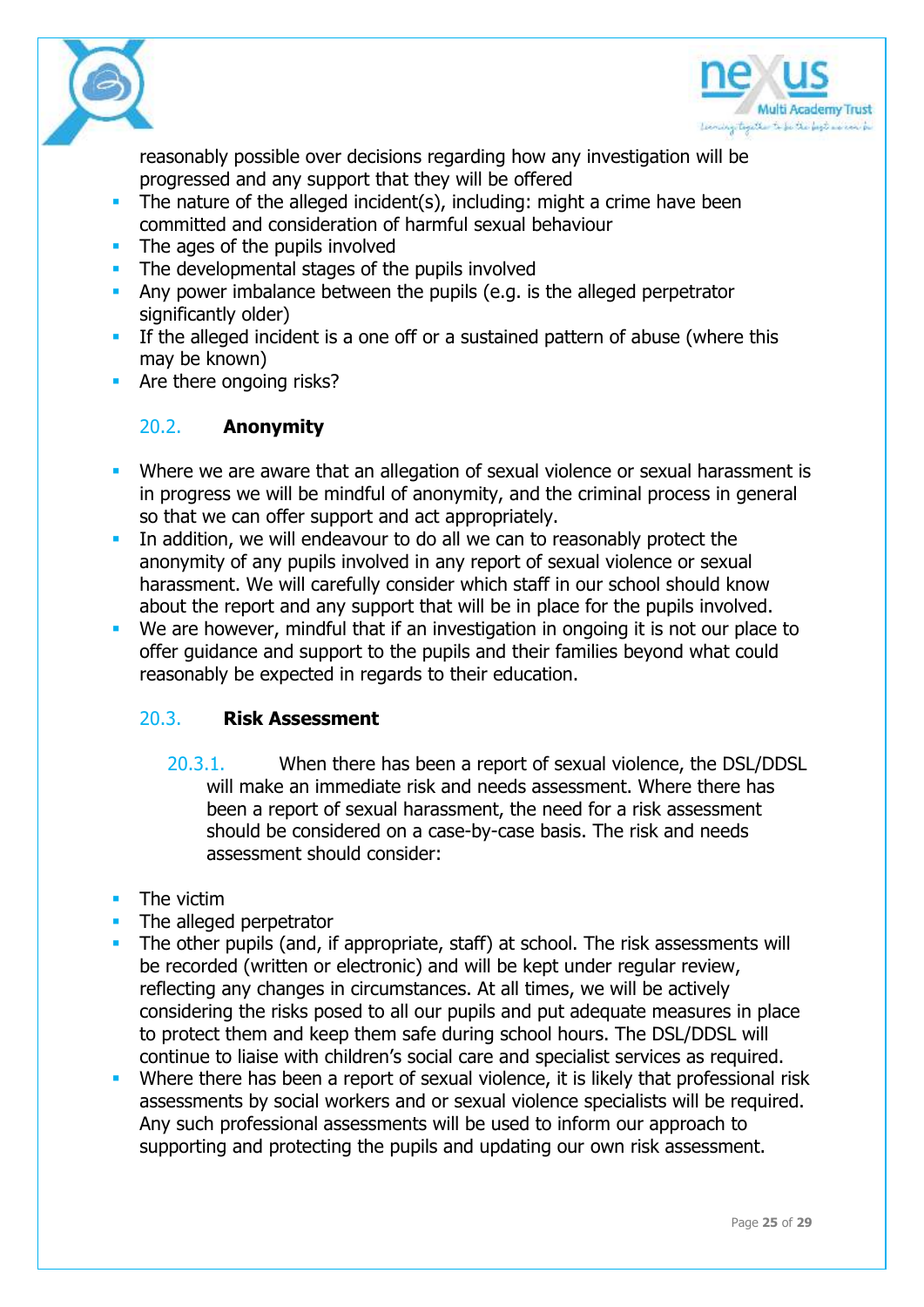



 Other related issues and wider context. Where incidents and/or behaviours are associated with factors outside the school or occur between pupils outside the school

### 20.4. **Referrals to children's social care**

- Where a child has been harmed, is at risk of harm, or is in immediate danger a likely course of action will be that we make a referral to local children's social care. At the referral to children's social care stage, schools will generally inform parents or carers unless there are compelling reasons not to (if informing a parent or carer is going to put the child at additional risk). Any such decision should be made with the support of children's social care.
- **If a referral is made, children's social care will then make enquiries to determine** whether any of the children involved are in need of protection or other services.
- **Where statutory assessments are appropriate, we will (especially DSL/DDSL)** work alongside, and cooperate with, the relevant lead social worker. Collaborative working will help ensure the best possible package of coordinated support is implemented for the victim and, where appropriate, the alleged perpetrator and any other children that require support.
- We do not need to wait for the outcome (or even the start) of a children's social care investigation before protecting the victim and other children in the school.
- It will be important for us to work closely with children's social care (and other agencies as required) to ensure any actions we take do not jeopardise a statutory investigation. The risk assessment will help inform all of our decisions.
- In some cases, children's social care will review the evidence and decide a statutory intervention is not appropriate. The school (generally led by the DSL/DDSL) will refer again if we believe the child remains in immediate danger or at risk of harm. If a statutory assessment is not appropriate, we will consider other support mechanisms such as specialist support and pastoral support

## 20.5. **Managing any delays in the criminal process**

- There may be delays in any case that is being progressed through the criminal justice system. Bader Academy will not wait for the outcome (or even the start) of a police investigation before protecting the victim, alleged perpetrator and other children in the school. The risk assessment will help inform any decision.
- **Considering any disciplinary action against the alleged perpetrator whilst an** investigation is ongoing is discussed below in the alleged perpetrator section.
- Whilst protecting children and/or taking any disciplinary measures against the alleged perpetrator, it will be important for the designated safeguarding lead (or a deputy) to work closely with the police (and other agencies as required), to ensure any actions the school takes do not jeopardise the police investigation.

#### 20.6. **The end of the criminal process**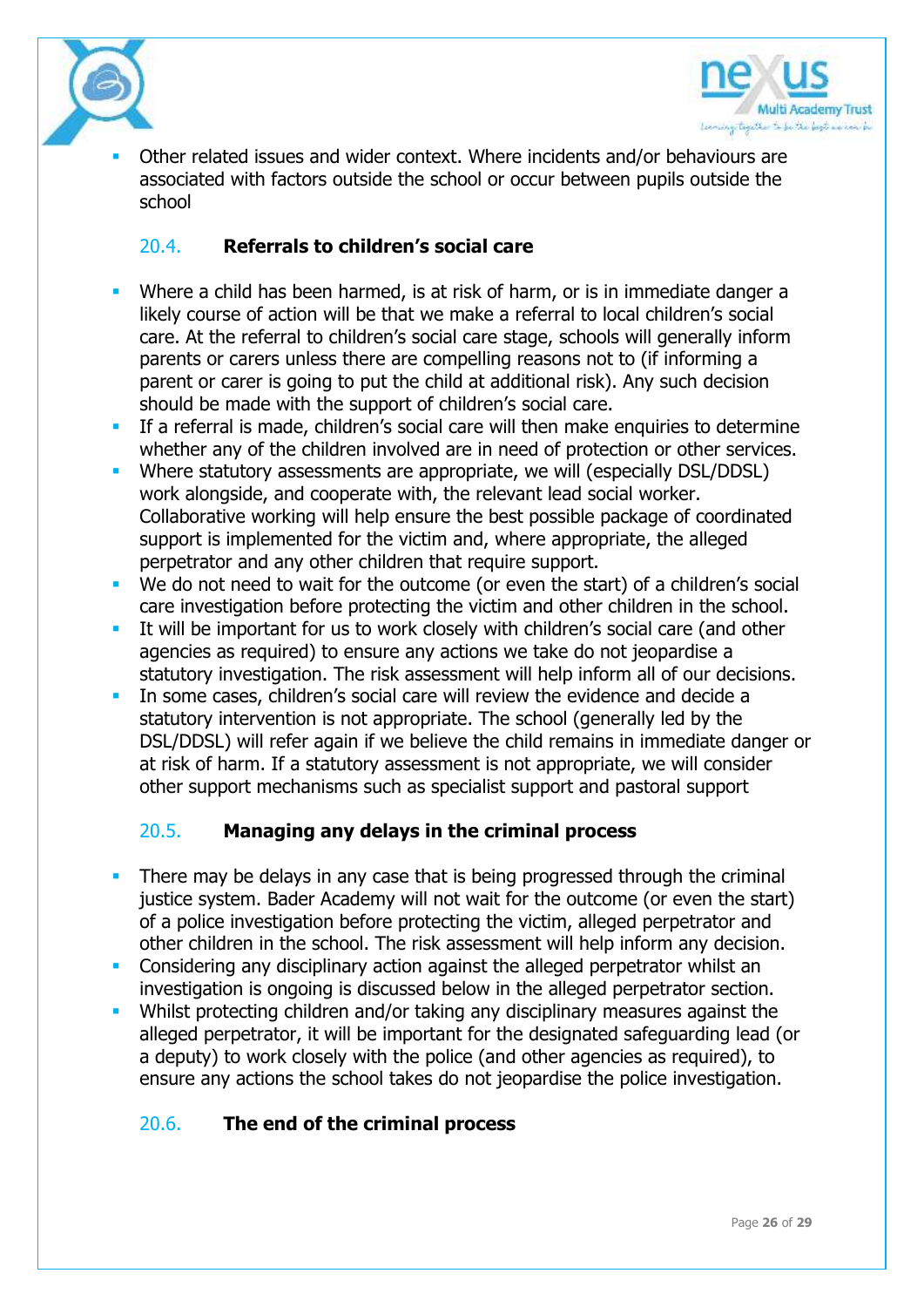



- If a child is convicted or receives a caution for a sexual offence, the school will update its risk assessment, ensure relevant protections are in place for all the children at the school and, if it has not already, and consider any suitable action in light of our behaviour policy.
- If the perpetrator remains in school, we will be very clear as to our expectations regarding the perpetrator now they have been convicted or cautioned. This could include expectations regarding their behaviour and any restrictions we think are reasonable and proportionate with regard to the perpetrator's timetable and movement around the school.
- **Dur risk assessment will continue to be revisited and revised where necessary.** Any conviction (even with legal anonymity reporting restrictions) is potentially going to generate interest among other students in the school. We will do our utmost to ensure that the victim and alleged perpetrator remain protected, especially from any bullying or harassment (including online).
- Where cases are classified as "no further action" (NFA'd) by the police or Crown Prosecution Service, or where there is a not guilty verdict, we will continue to offer support to the victim and the alleged perpetrator for as long as is necessary. The fact that an allegation cannot be substantiated does not necessarily mean that it was unfounded. We will discuss any decisions with the victim in this light and continue to offer support in order for them to access their education.
- The alleged perpetrator is also likely to require ongoing support for what will have likely been a difficult experience.

## 20.7. **Ongoing Support**

#### 20.7.1. **We will:**

- Consider the age and the developmental stage of the victim, the nature of the allegations and the potential risk of further abuse.
- Make certain the needs and wishes of the victim are paramount (along with protecting the student) in any response. It is important that they feel in as much control of the process as is reasonably possible. Wherever possible, the victim, if they wish, should be able to continue in their normal routine. Overall, the priority should be to make the victim's daily experience as normal as possible, and that school is a safe space for them.
- **Make certain the victim is not made to feel they are the problem for making a** report or made to feel ashamed for making a report.
- **Look to provide a physical space for victims to withdraw and avoid any action** that would have the effect of isolating the victim, in particular from supportive peer groups
- Maintain arrangements to protect and support the victim for a long time. We will do our best to continue to support this need and will continue to work with children's social care and other agencies as required.
- Do all we can to reasonably protect the victim from bullying and harassment as a result of any report they have made in accordance with our Bullying Policy.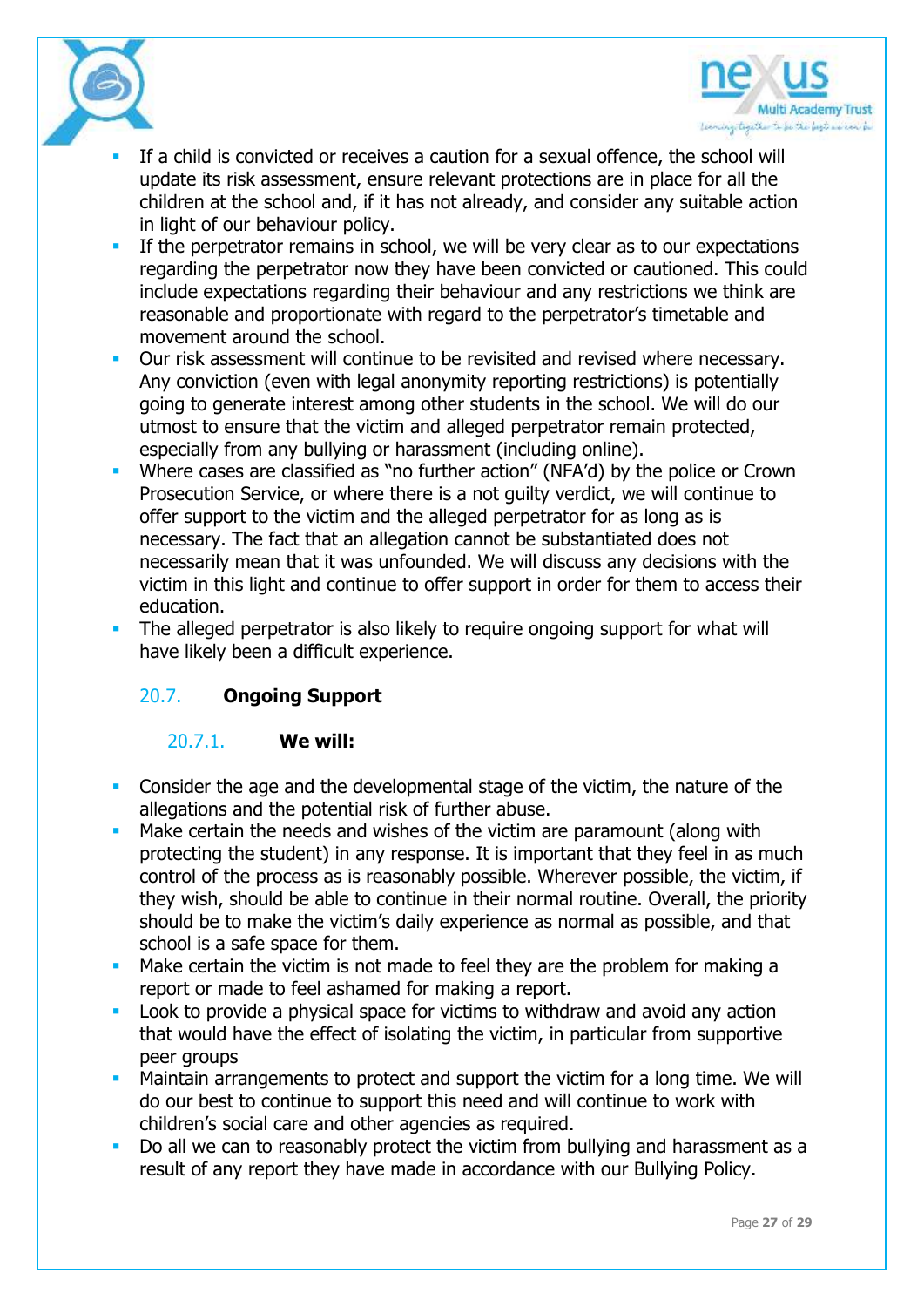



- Give all the necessary support for the victim to remain in school
- **Offer support from our Family Support Team where required**
- **Sign post to counselling services where required**

#### 20.8. **Ongoing Considerations**

- Where there is a criminal investigation into sexual assault the alleged perpetrator will not be educated in same classes with the victim.
- We will consider how best to keep the victim and perpetrator at a reasonable distance apart on school premises and on transport to and from school

## 20.9. **Safeguarding and supporting the alleged perpetrator**

- Bader Academy recognises that whilst safeguarding the victim (and wider student body) we need to provide education to the alleged perpetrator.
- Advice will be taken, as appropriate, from children's social care and specialist services.
- If it is the case that the alleged perpetrator is moved to another educational institution (for any reason), then we will ensure that the new educational institution is made aware of any ongoing support needs.

### 20.10. **What we do in school to educate our children against harmful sexual behaviours**

- 20.10.1. We have a planned programme of evidence-based content delivered through the RSHE curriculum and assemblies. Our programme is developed to be age and stage of development appropriate, and tackles such issues as:
- **Healthy and respectful relationships, including information on consent**
- **What respectful behaviour looks like**
- Gender roles, stereotyping, equality
- **Body confidence and self-esteem**
- **Prejudiced behaviour**
- **Individual risk assessments and intervention sessions to bridge the gap between** any possible incident and the external expert agency being involved
- **That sexual violence and sexual harassment is always wrong**
- **Addressing cultures of sexual harassment**
- **Keeping safe online**
- We ensure DSLs have appropriate and regularly updated training and all staff are trained to recognise signs of safety and harmful sexual behaviours

For further information please contact [vdrew@nexusmat.org](mailto:bcoy@nexusmat.org)

#### **Further Reading & Information**